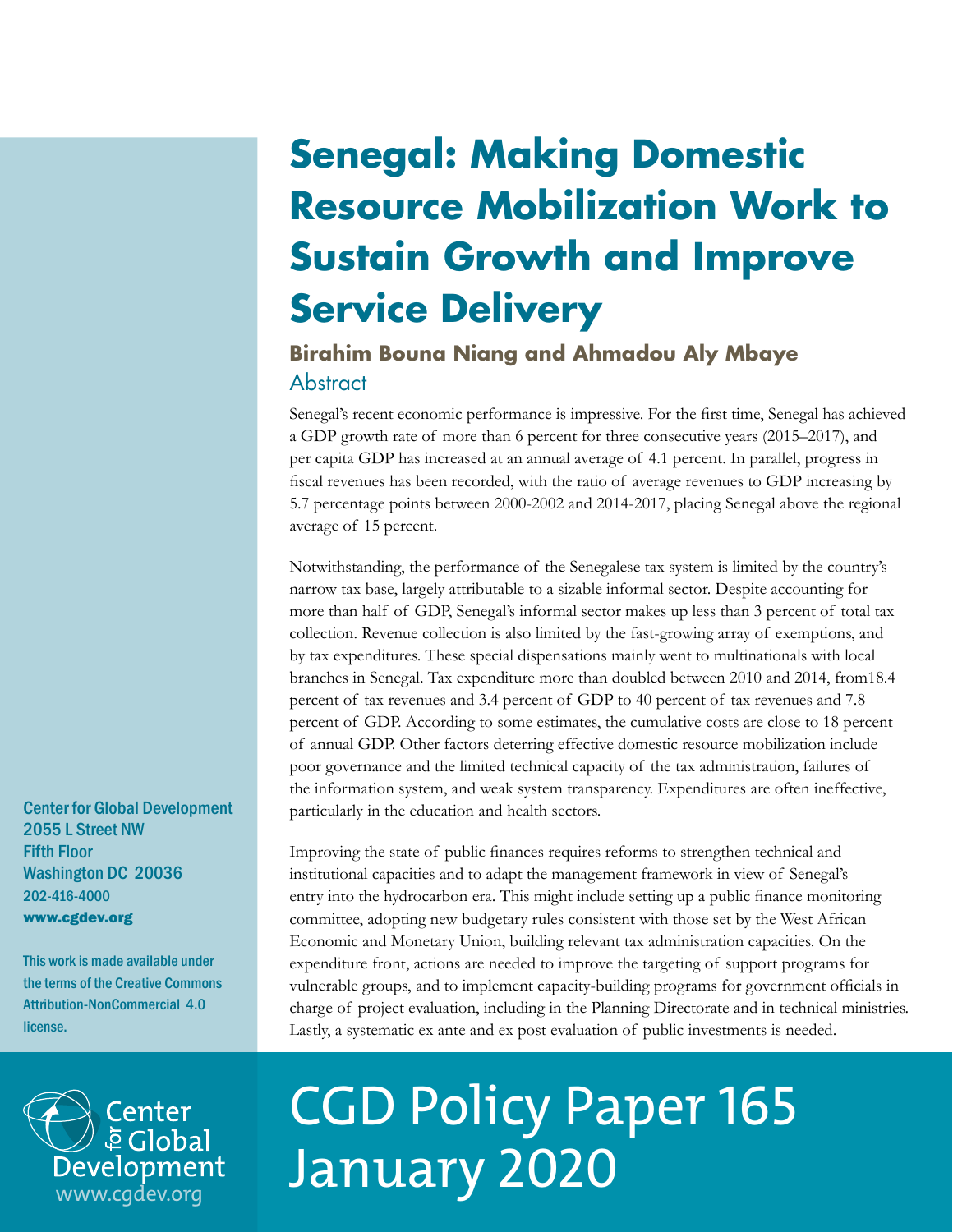#### **Senegal: Making Domestic Resource Mobilization Work to Sustain Growth and Improve Service Delivery**

Birahim Bouna Niang Cheikh Anta Diop University

Ahmadou Aly Mbaye Cheikh Anta Diop University

The Center for Global Development is grateful for contributions from the Bill & Melinda Gates Foundation in support of this work.

Birahim Bouna Niang and Ahmadou Aly Mbaye, 2019. "Senegal: Making Domestic Resource Mobilization Work to Sustain Growth and Improve Service Delivery." CGD Policy Paper 165. Washington, DC: Center for Global Development. [https://www.cgdev.](https://www.cgdev.org/publication/senegal-making-domestic-resource-mobilization-work-sustain-growth-) [org/publication/senegal-making-domestic-resource-mobilization-work-sustain-growth](https://www.cgdev.org/publication/senegal-making-domestic-resource-mobilization-work-sustain-growth-)[and-improve-service](https://www.cgdev.org/publication/senegal-making-domestic-resource-mobilization-work-sustain-growth-)

| <b>Center for Global Development</b> | The Center for Global Development works to reduce global poverty          |
|--------------------------------------|---------------------------------------------------------------------------|
| 2055 L Street NW                     | and improve lives through innovative economic research that drives        |
| Washington, DC 20036                 | better policy and practice by the world's top decision makers. Use and    |
|                                      | dissemination of this Policy Paper is encouraged; however, reproduced     |
| 202.416.4000                         | copies may not be used for commercial purposes. Further usage is          |
| (f) $202.416.4050$                   | permitted under the terms of the Creative Commons License.                |
|                                      |                                                                           |
| www.cgdev.org                        | The views expressed in CGD Policy Papers are those of the authors and     |
|                                      | should not be attributed to the board of directors, funders of the Center |
|                                      | for Global Development, or the authors' respective organizations.         |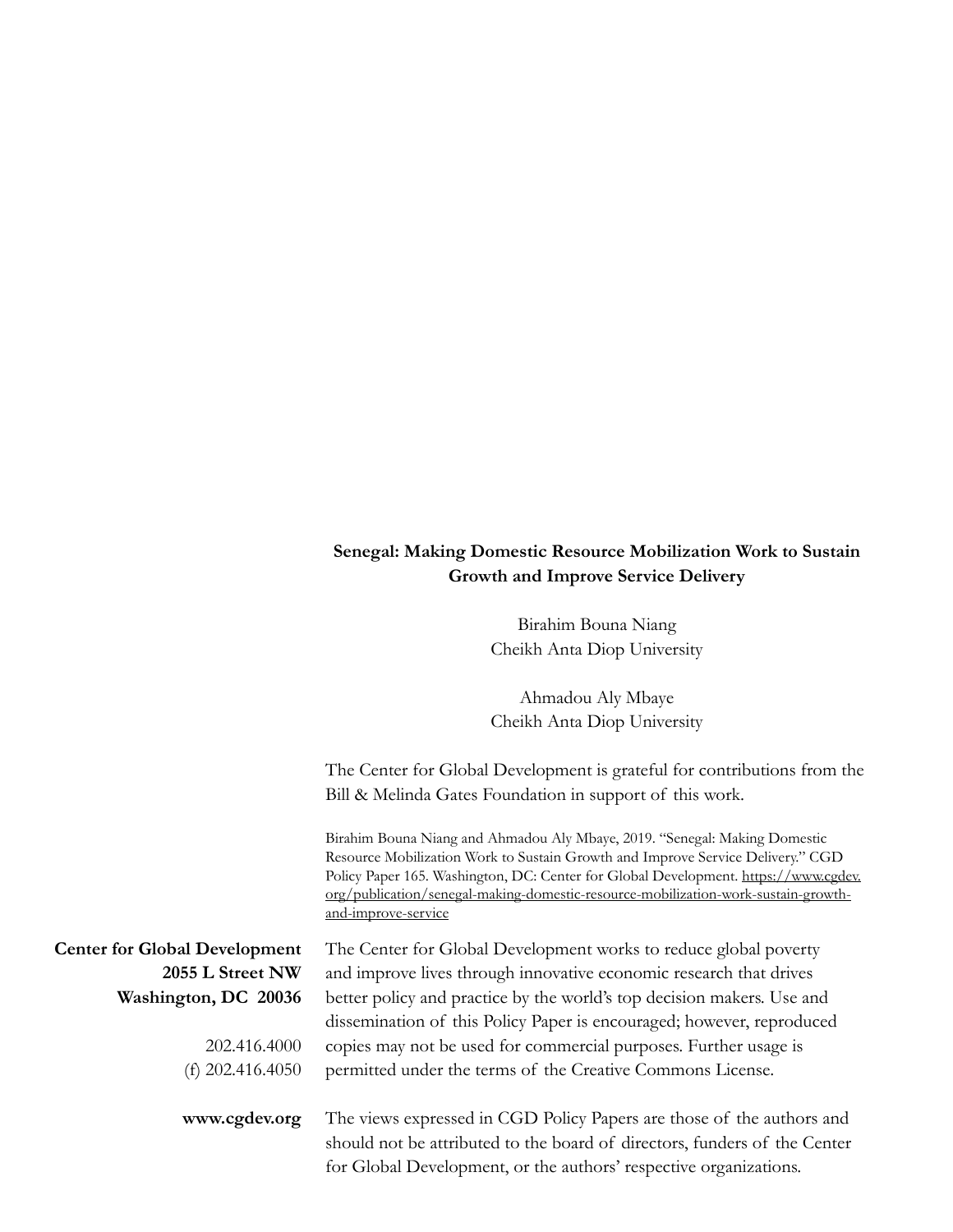## **Contents**

| 1.                                                                                                   |  |
|------------------------------------------------------------------------------------------------------|--|
| 2.                                                                                                   |  |
|                                                                                                      |  |
|                                                                                                      |  |
| Fiscal Potential and Political and Institutional Constraints to Increasing Domestic Revenues 8<br>3. |  |
|                                                                                                      |  |
| 3.2. Political and Institutional Constraints to the Mobilization of Domestic Resources 11            |  |
|                                                                                                      |  |
|                                                                                                      |  |
| 4.                                                                                                   |  |
|                                                                                                      |  |
|                                                                                                      |  |
|                                                                                                      |  |
|                                                                                                      |  |
| 5.                                                                                                   |  |
| 6.                                                                                                   |  |
|                                                                                                      |  |
|                                                                                                      |  |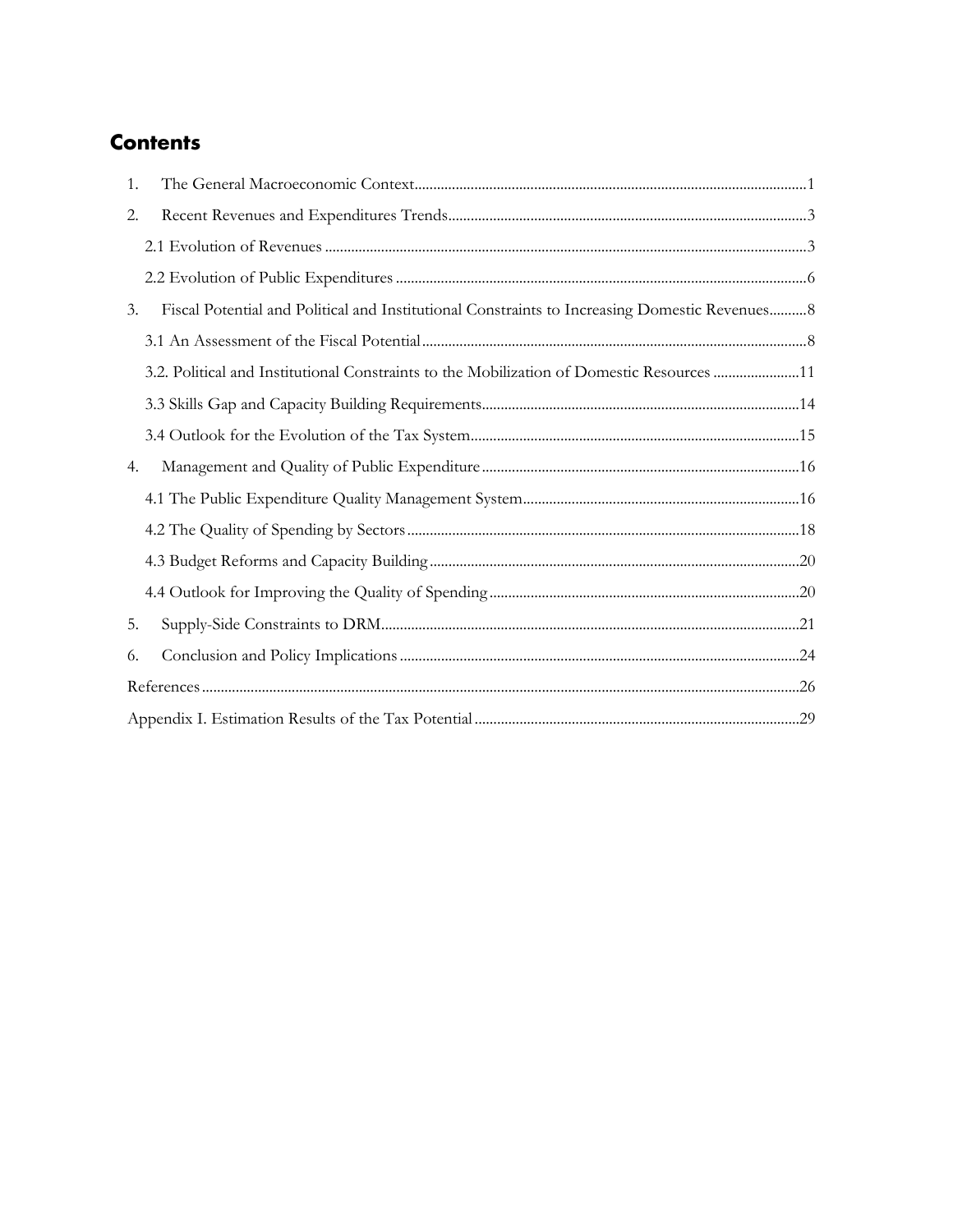## **Foreword**

Senegal is one of the few countries in sub-Saharan Africa that has grown rapidly in recent years as well as has witnessed an increase in revenue collections. For example, its tax-to-GDP ratio has grown by over 3 percentage points of GDP since early 2000s. Senegal's both direct and indirect taxes have expanded in relation to GDP, suggesting a gradual broadening of its tax bases.

Notwithstanding the above successes, Senegal is not fully realizing its tax potential. Either because of poor policy design or because of poor compliance with taxes, Senegal is estimated to be losing 10 percent of GDP in tax revenues every year. A large proportion of revenue loss stems from weak VAT collections. In addition, tax concessions to private entities including multinational enterprises have grown and continue to drain the exchequer. These concessions constitute a high proportion (40 percent) of current tax collections. The identity of beneficiaries of tax concessions is not known. Unfortunately, these concessions are not inducing greater foreign investment.

Despite the recent spurt in growth and associated increases in property prices, Senegal generates little revenue from taxation of property. This is worrying because property taxes are progressive in nature and can generate revenues to support urbanization. The country continues to struggle with the taxation of the vast informal sector, creating gross inequities among individuals who are placed in similar circumstances.

There are concerns on the spending side as well. Senegal spends 6 percent of GDP on education—a high number--but outcomes are relatively meager. Enhancing efficiency of spending programs including that implemented by the capital budget can free up as much resources as through increased mobilization of domestic revenues. Improvements in service delivery should have a positive impact on tax compliance.

This study carried out by Professors Niang and Mbaye is one of the five country studies commissioned by the Center of Global Development to delve into revenue performance of five countries, four of which are in sub-Saharan Africa. This study highlights the political and administrative constraints behind Senegal's weak revenue performance. The authors provide a range of options that would not only generate more resources domestically but also help enhance spending and improve social and economic outcomes. We are confident that their recommendations would stimulate a policy debate in Senegal as well as in other countries facing similar challenges. They should be of immense help to the Senegalese authorities.

| Sanjeev Gupta                 | Mark Plant                      |
|-------------------------------|---------------------------------|
| Senior Policy Fellow          | Director of Development Finance |
| Center for Global Development | Center for Global Development   |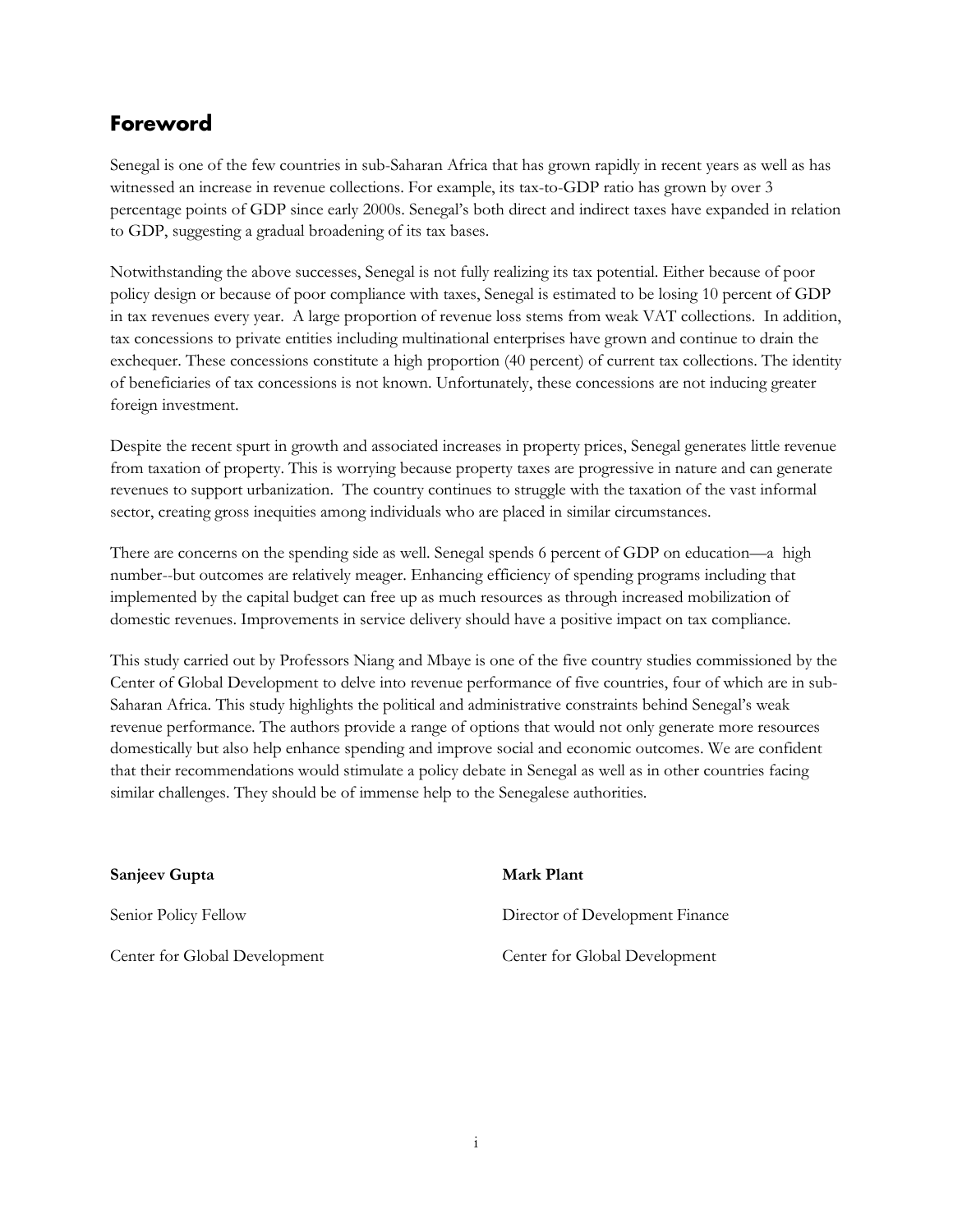#### <span id="page-4-0"></span>**1. The General Macroeconomic Context**

For quite a while, the Senegalese economy has been characterized by low and erratic gross domestic product (GDP) growth, hardly exceeding the demographic growth. From the mid-1990s on, there was a reversal of this trend that resulted from the effects of the 1994 devaluation of the CFA franc, a more favorable international environment and the reform package then implemented by the government. Over the 2000-2007 period, GDP grew at an annual average of 4.3%, while the per capita GDP growth stood at 1.75%. The 2007-2009 international shocks (food, energy, economic and financial crises) led to a slowdown in growth, particularly in 2009 (2.1%). Favorable rainfall conditions and the continuation of the reforms with the adoption of a new development strategy, the PSE (Plan Sénégal Émergent – Emerging Senegal Plan) in 2014 have triggered a surge in economic growth. As a consequence, for the first time in Senegal's economic history, a GDP growth rate of more than 6% has been recorded for three consecutive years between 2015 and 2017, and per capita GDP has increased at an annual average of 4.1%. However, this impressive growth performance should not lead one to overlook the structural problems the Senegalese economy is facing (IMF, 2018). The economy is indeed still mainly driven by agriculture and services. Agriculture, which is still mostly rainfed, has a low level of productivity (mainly due to unskilled labor, lack of access to inputs, land and finance). The services sector is mostly dominated by informal activities (trade, transport, and the like). On the demand side, growth is driven by private consumption and public investment, respectively fueled by remittances and public debt.

In addition, economic growth has been mostly jobless beyond having a minimal impact on poverty reduction, with the number of people under the poverty line being stable at around 46.7%. Despite some progress on the export diversification front, the persistence of serious competitiveness challenges are impeding value chain development. Thus, the current account deficit stands out at above the 5% of GDP limit, which is the norm set by the West African Economic and Monetary Union (WAEMU) convergence criteria.

Senegal, which benefited from the Multilateral Debt Relief Initiative (MDRI), has embarked on a program of public infrastructure development that has led to a rapid increase in public debt. The debt ratio to GDP, which was less than 25% in 2006, exceeded the 60% threshold in 2017, despite a reevaluation of GDP of nearly 30% in 2014 due to the rebasing of national accounts. Thus, despite the relatively strong growth, the evolution of the primary deficit, the interest rate and the exchange rate have been such that the debt ratio has risen steadily. The double deficit (government budget and current account) having been financed mainly by the external debt rather than the implementation of an accommodating monetary policy, the recorded inflation is relatively low.

Table 1 presents a few macroeconomic indicators from 2000 to 2017. A striking feature of the Senegalese macroeconomic feature it depicts is the low level of inflation, despite relatively high levels of current account and budget deficit, again underscoring the role ODI and sovereign debt are playing. Moreover, Senegal's affiliation to UEMOA precludes any possibility of fiscal deficit monetization.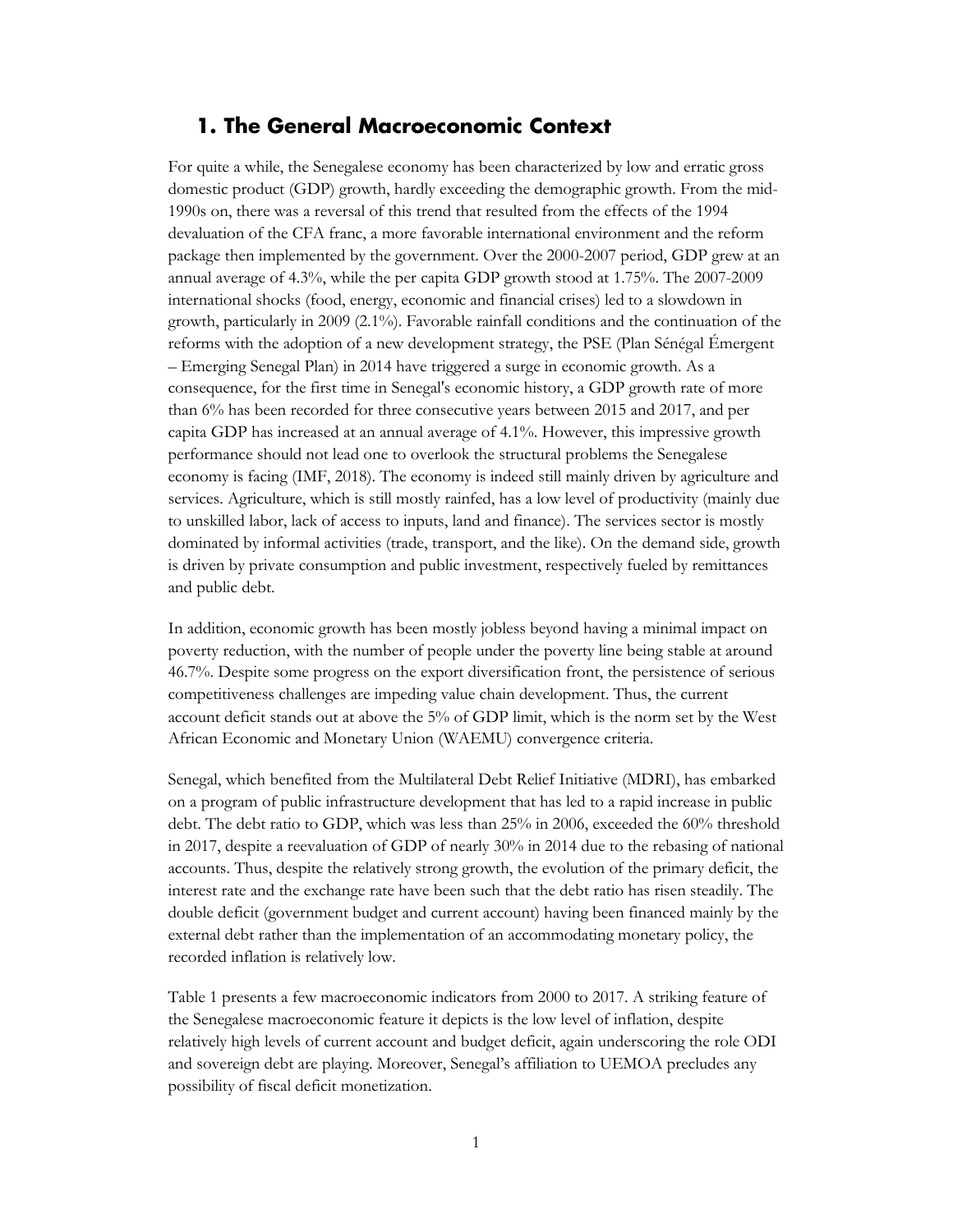#### **Table 1. Macroeconomic indicators, 2001–2017**

| Indicators                                                  | 2000   | 2001   | 2002   | 2003   | 2004   | 2005   | 2006   | 2007                   | 2008    | 2009                                                 | 2010   | 2011   | 2012   | 2013   | 2014   | 2015   | 2016          | 2017   |
|-------------------------------------------------------------|--------|--------|--------|--------|--------|--------|--------|------------------------|---------|------------------------------------------------------|--------|--------|--------|--------|--------|--------|---------------|--------|
| GDP per capita (USD,<br>PPP)                                | 1910,5 | 1948,7 | 1911,9 | 1987,3 | 2049,3 |        |        | $2107,7$ 2102,5 2147,4 | 2166,2  | $\vert$ 2157,4 $\vert$ 2184,0 $\vert$ 2158,2 $\vert$ |        |        | 2187,2 | 2196,0 | 2218,6 |        | 2293,9 2379,5 | 2470,6 |
| Real GDP per capita<br>growth (percent)                     | 0,7    | 2,0    | $-1,9$ | 3,9    | 3,1    | 2,9    | $-0,2$ | 2,1                    | 0,9     | $-0,4$                                               | 1,2    | $-1,2$ | 1,3    | 0,4    | 1,0    | 3,4    | 3,7           | 3,8    |
| Real GDP growth<br>(percent)                                | 3,2    | 4,6    | 0,7    | 6,7    | 5,9    | 5,6    | 2,5    | 4,9                    | 3,7     | 2,4                                                  | 4,2    | 1,8    | 4,4    | 3,5    | 4,1    | 6,5    | 6,7           | 6,8    |
| Inflation (percent)                                         | 1,9    | 2,6    | 3,3    | 0,5    | 0,5    | 2,5    | 4,0    | 5,3                    | 6,9     | $-1,7$                                               | 1,8    | 4,1    | 2,5    | $-2,3$ | $-1,0$ | 0,3    | 1,1           | 2,5    |
| Current Account<br>Balance (percent GDP)                    | $-5,6$ | $-4,0$ | $-4,7$ | $-5,0$ | $-5,0$ | $-6,1$ | $-7,3$ | $-9,2$                 | $-11,1$ | $-5,3$                                               | $-3,6$ | $-6,4$ | $-8,6$ | $-8,2$ | $-6,8$ | $-5,3$ | $-4,2$        | $-7,2$ |
| Official Development<br>Aid (percent GNI)                   | 9,4    | 8,8    | 8,5    | 6,8    | 13,4   | 8,1    | 9,4    | 7,7                    | 8,0     | 8,1                                                  | 7,3    | 7,5    | 7,7    | 6,8    | 7,4    | 6,6    | 5,2           | 5,2    |
| <b>General Government</b><br>Gross Debt (percent of<br>GDP) | 78,0   | 74,6   | 66,0   | 54,8   | 47,5   | 45,8   | 20,9   | 23,7                   | 23,9    | 32,7                                                 | 35,0   | 39,9   | 42,3   | 45,2   | 42,1   | 43,8   | 47,2          | 47,7   |
| General Government<br>Overall Deficit<br>(percent GDP)      | $-0,2$ | 2,8    | 0,1    | 1,8    | 2,4    | 2,8    | 4,6    | 3,5                    | 4,6     | 5,0                                                  | 5,2    | 6,7    | 5,9    | 5,5    | 5,1    | 4,8    | 3,3           | 3,7    |

*Source*: World Development Indicators; Ministry of Economics and Finance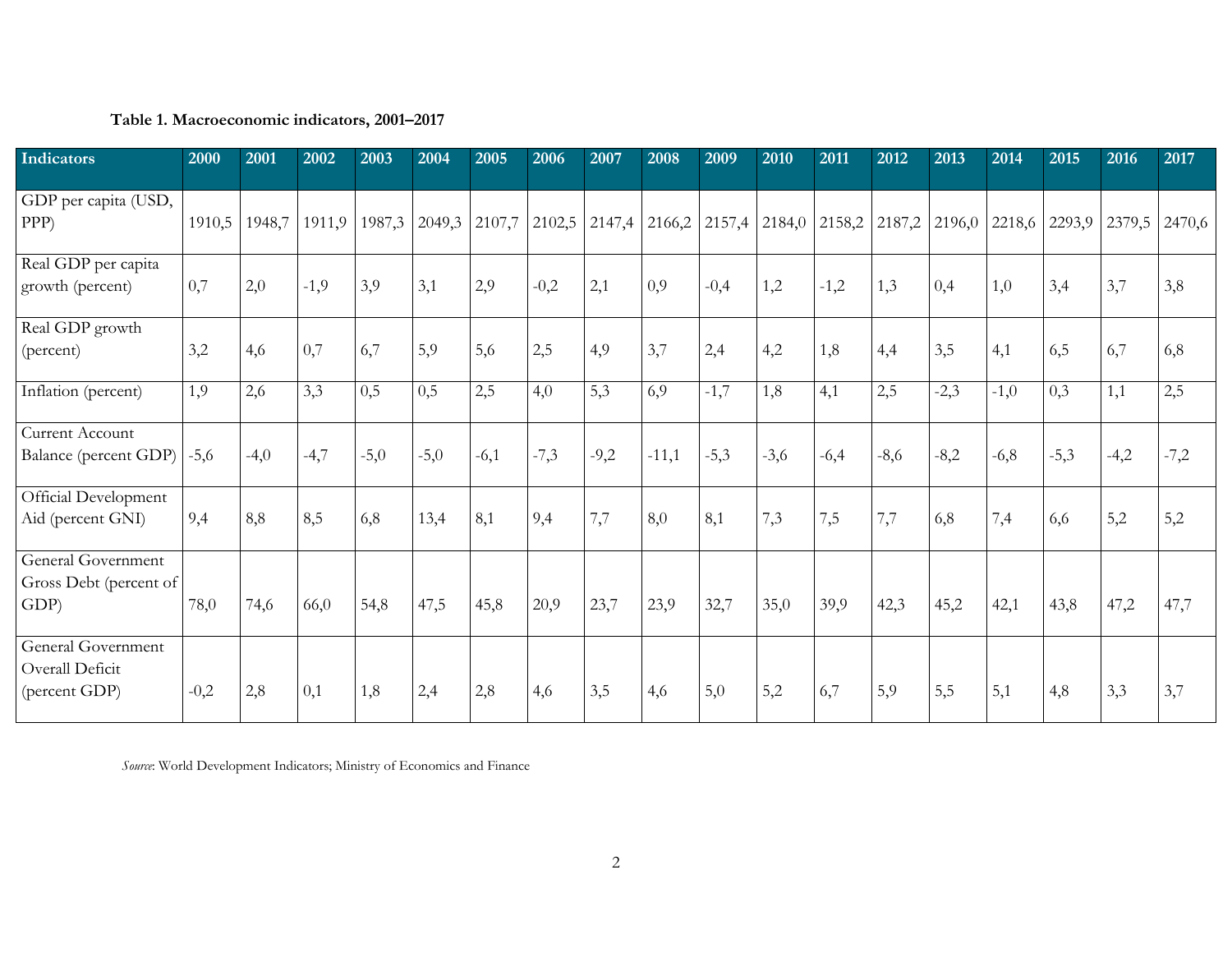## <span id="page-6-0"></span>**2. Recent Revenues and Expenditures Trends**

#### <span id="page-6-1"></span>**2.1 Evolution of Revenues**

Since 2000, Senegal has recorded important progress in fiscal revenues, as table 2 shows. The ratio of average revenues to GDP has increased by 5.7 percentage points between 2000- 2002 and 2014-2017 (Table 2). Over the same period, the ratio of tax revenues to GDP has increased by 4.1 percentage points to reach a mean value of 15.35% over the 2014-2017 period. This progress is remarkable because, on the one hand, the level of tax/GDP ratio exceeds slightly the average for sub-Sahara African countries, which stands at 15% (Coulibaly and Gandhi, 2018; Gupta and Tareq, 2008). On the other hand, it has been empirically found that countries that reach this 15% threshold of the tax-to-GDP ratio tend to experience higher growth (Gaspar et al., 2016). However, this ratio falls short of the target level of 20%, set forth by UEMOA convergence criteria. In addition, Senegal's ratio is lower than that of emerging countries (Petit and Jalles, 2018).

The share of non-tax revenues in government budget has also increased between the early 2000s and the mid-2010s, to such extent that the share of tax revenues in total resources decreased by 7.7 percentage points of total revenue between these two periods.

Income tax revenues, as a ratio of GDP, increased by 1.8 percentage point and as a ratio of total tax revenues by 4.2 percentage points, from 18.31 to 22.71% of total tax revenues, over the same period. This improvement in income tax collection is due in part to the establishment of a unit exclusively dedicated to large taxpayers which are the main contributors of corporate income tax.

Property taxes remain very low and are less than 0.5% of GDP despite rapid growth in urbanization. This reflects the shortcomings of the current cadastre system which does not allow effective application of property taxes

In reality, the performance of the Senegalese tax system is very much limited by the country's narrow tax base, mainly explained by the relatively large size of the informal sector. The informal sector, which accounts for more than half of the GDP, is taxed far below its potential, despite several the reforms implemented to facilitate tax collection from this sector such as the adoption of the single general contribution (UGC) which consolidates all levies on informal activities into one single synthetic rate, and the facility granted to informal actors as regards license payment. While corporate tax rates are relatively reasonable (MCC 2017), the number of taxes private firms need to file are very high, amounting to a total of 58, according to several estimates (Benjamin and Mbaye 2012). In addition, it is estimated that the required time to file and pay taxes amounts on average to 600 hours per year (WB Doing Business 2016). Given the low level of education of most informal actors and the inexistence of any credible financial records on their financial accounting; the standard procedures for filing and paying taxes by informal actors have been sizably simplified and streamlined, as has been extensively discussed further below. Hence, informal businesses, unlike formal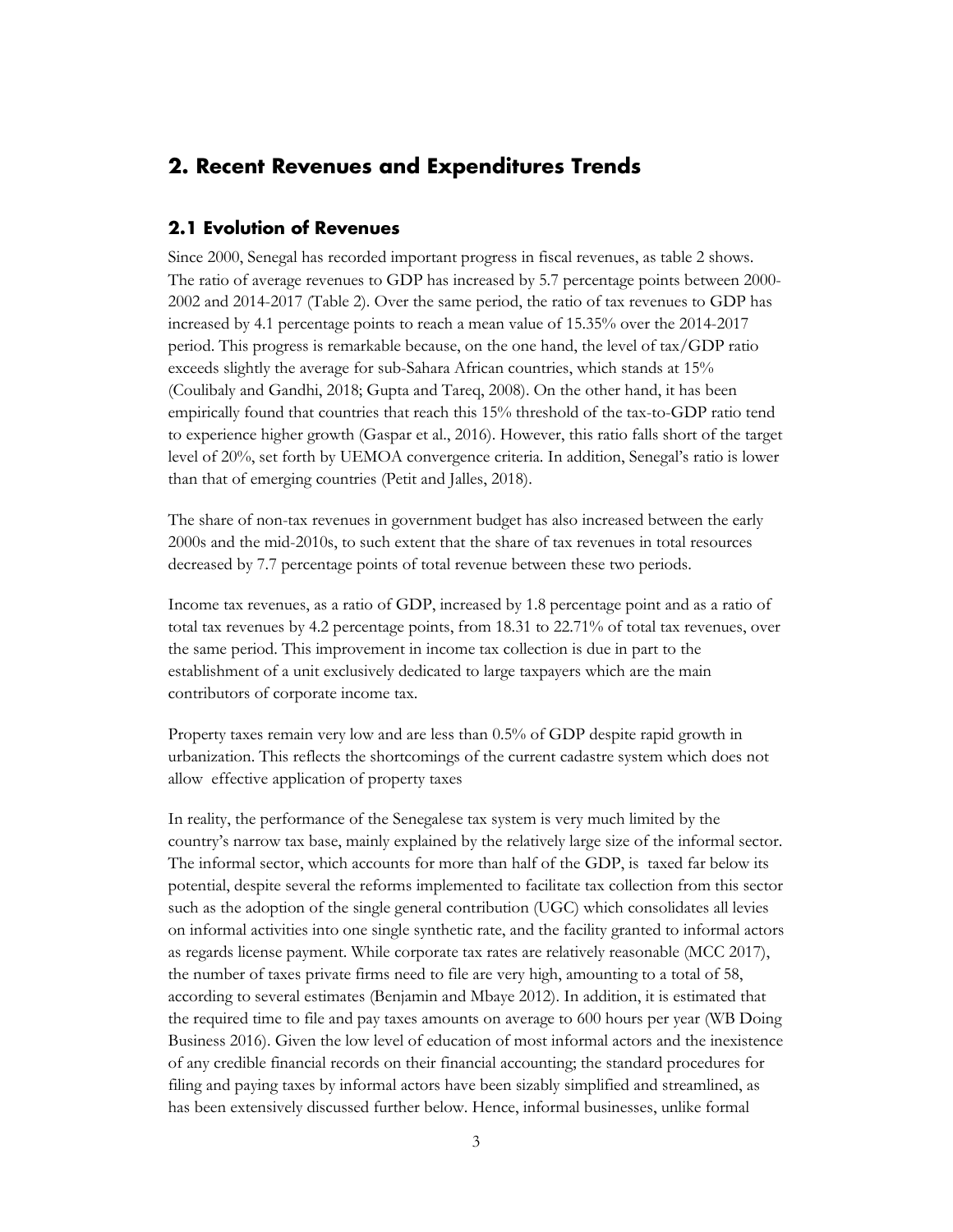ones are only required to pay a presumptive lump-sum amount of tax, in lieu of the regular business tax which would be impossible for them to implement. This was also intended to improve the level of tax compliance among informal enterprises.

As is well known, fiscal expenditures correspond to revenues forgone, due to tax administration deliberate renunciation, in favor of some particular agents or operations. In Senegal, tax expenditures have been subjected to various assessments since 2008. As a result, three hundred twenty-seven (327) tax expenditure measures have been identified, including : total or partial, temporary or permanent exemptions, abatements, presumptive tax schemes, allowances and deductions. This total includes a share of 52% which were granted to various enterprises, 21% to households, 11.3%, to other public entities, and the remainder, jointly to firms and households (MEF, 2014). Among private enterprises these special dispensations mainly went to multinationals with local branches in Senegal (which benefitted CFA 39 billion), firms in the mining sector (28 billion), special economic zones (13 billion), those covered by the investment code (11.7 billion), and those covered by the petroleum code (6 billion). Multinationals operating in the mining sector, thus have the lion's share of these preferential treatments. Beyond being only subjected to a license fee (as the only levy applicable to them), they take advantage of two additional dispensations. For the whole duration of the investment phase, they have full tax exemption. And these benefits are prolonged even in the operational phase of the concession and may cover a wide array of taxes, including: VAT, duty, real estate, and various registration fees (ONG 3D, 2019). Although the identity of the beneficiaries is not disclosed, the clientelist nature of the Senegalese politics makes it very hard to completely rule out the role cronyism might play in the provisions of such dispensations.

Due to data unavailability, only 52.6% of the measures were evaluated for the years 2010, 2011 and 2012, and 68% in 2014 (Ministère de l'Économie et des Finances, 2014, 2016). Incomplete coverage of the measures identified means that the assessment of the fiscal cost of tax expenditures is mostly on the lower bound. As shown in table 3, the real costs are relatively high, having more than doubled between 2010 and 2014, from CFA F 220 billion (18.4% of tax revenues and 3.4% of GDP) to CFA F 588 billion (40% of tax revenues and 7.8% of GDP). According to some estimates, the cumulative costs for the 2008-12 period is about CFA 1375 billion, which is close to 18% of annual GDP (ONG 3D 2019).

The costs associated with these tax expenditures are even more worrisome when matched against their impact on foreign direct investment, which is still, below 2.5% of GDP over the 2000-2010 period (Petit et al., 2012). The same trend has also been observed over the more recent period (2015-2017).

The Senegalese tax system has undergone a stream of reforms since the end of the 1990s with a view to improving its performance and furthering Senegal's economic integration with the rest of WAEMU and Economic Community of West African States (ECOWAS) countries. A common external tariff (CET) applied in WAEMU entered into force in 2000, and was extended to the ECOWAS area in 2015. Besides, the corporate tax rate in Senegal went from 33% to 25%, and then to 30% in recent years.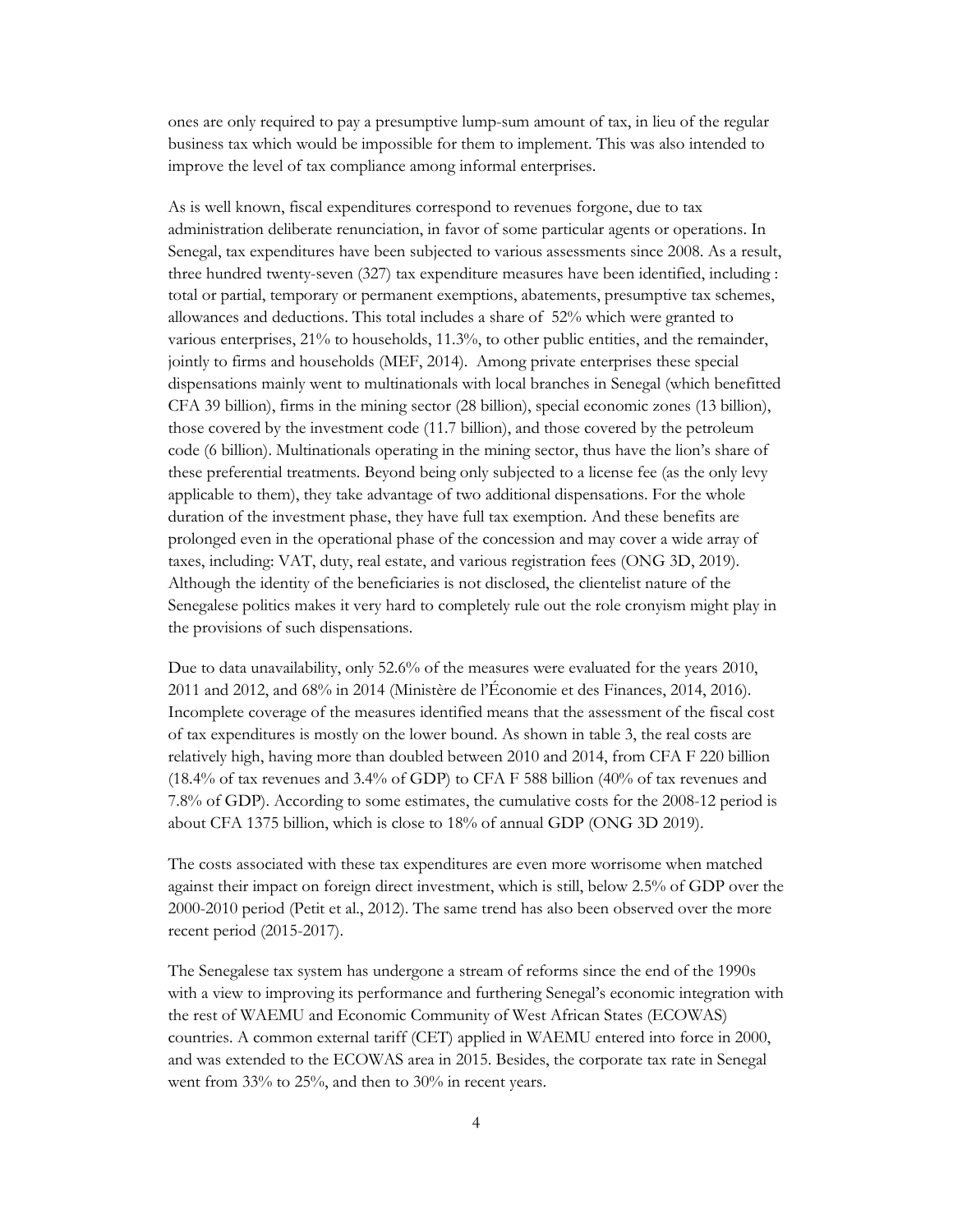Observed tariff reduction, coupled with the adoption of single VAT tax rate have led to some kind of tax and customs transition, with the weight of domestic revenue increasingly outpacing that of import duties. Thus, tax revenues come mainly from levies on goods and services, notably VAT, whose relative share amounts to about 33% of total revenue and nearly 40% of tax revenue over the period 2014-2017. Regardless, the administration of the VAT turns out to be very bureaucratic and ineffective. VAT is an indirect tax which is supposed to be borne by the consumers. Formal firms receive tax credits from VAT paid on their inputs, they can hardly use to settle liabilities vis à vis the tax administrations. Different modalities for such deductions have been tried to ease this constraint on formal enterprises, as has been spelled out by Petit and Godbout 2013). However, the average processing time for VAT credits settlements are still abnormally long. It achieves 97 days, and varies from one week to one year (Petit et al., 2012).

When we look at import duties, they represent 12.4% of total revenues and 14.1% of tax revenues over the 2014-2017 period. The reduction in the weight of customs duties was more than offset by the rise in domestic tax revenues.

|                        |           | In Relation to GDP (%) |           | In Relation to Total Revenue (%) |
|------------------------|-----------|------------------------|-----------|----------------------------------|
|                        | 2000-2002 | 2014-2017              | 2000-2002 | 2014-2017                        |
|                        | Mean      | Mean                   | Mean      | Mean                             |
| <b>Total Revenue</b>   | 11.81     | 17.52                  | 100.00    | 100.00                           |
| Tax Revenue            | 11.25     | 15.35                  | 95.32     | 87.66                            |
| Income Tax Revenue     | 2.17      | 3.98                   | 18.31     | 22.71                            |
| PIT                    | 1.21      | 2.53                   | 10.18     | 14.42                            |
| <b>CIT</b>             | 0.96      | 1.45                   | 8.14      | 8.30                             |
| Payroll Taxes          |           | 0.17                   |           | 0.99                             |
| <b>Property Taxes</b>  | 0,32      | 0.28                   | 1,81      | 1.58                             |
| Goods & Services Taxes | 6.81      | 7.52                   | 56.51     | 42.94                            |
| <b>VAT</b>             | 4.55      | 5.77                   | 37.49     | 32.96                            |
| Excises                | 1.08      | 1.06                   | 8.87      | 6.07                             |
| <b>Trade Taxes</b>     | 2.10      | 2.17                   | 17.36     | 12.40                            |
| Other Taxes            | 0.30      | 0.97                   | 1.62      | 3.73                             |

**Table 2. Evolution of public resources**

Sources: Ministère de l'Économie, des Finances et du Plan; World Development Indicators; International Monetary Fund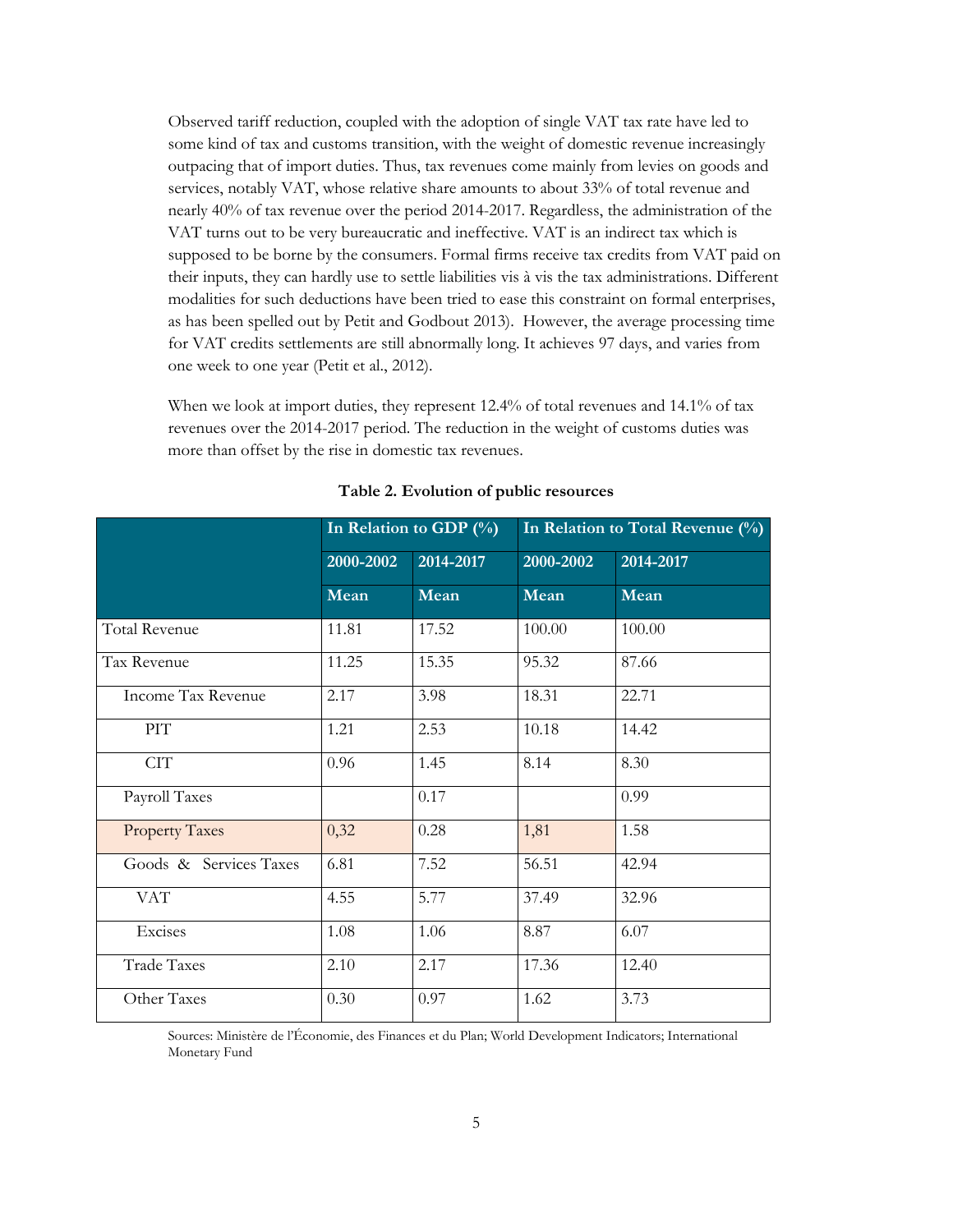#### **Table 3. Estimate of tax expenditures**

| Years | Amount                 | % of Tax<br>revenues | $%$ of GDP |
|-------|------------------------|----------------------|------------|
|       | (billion current FCFA) |                      |            |
| 2010  | 220                    | 18.4                 | 3.4        |
| 2011  | 258                    | 20                   | 3.8        |
| 2012  | 280                    | 20.7                 | 3.8        |
| 2014  | 588                    | 40                   | 7.8        |

*Source*: Ministère de l'Économie, des Finances et du Plan

#### <span id="page-9-0"></span>**2.2 Evolution of Public Expenditures**

In Senegal, the public expenditure mechanism is framed by standards set forth within WAEMU as part of its multilateral surveillance arrangement. Regardless, their evolution reflects the structural characteristics of the Senegalese economy and are consequences of the political options made by the Senegalese government. Expenditures on goods and services increased by 1.3% of GDP between 2000-2002 and 2014-2017 (Table 4). However, their relative share of total spending declined by almost 3% over the same period. Social security spending rose from 3.2% to 5.3% of GDP. However, their share of total expenditure fell by 5%.

The level of expenditures on social contributions is lower in Senegal than in emerging countries (IMF, 2018). This is mainly explained by the low level of social coverage, as revealed by the results of the national survey on jobs and labor force conducted in Senegal, in 2015 (ANSD, 2018). According to this survey, only about 16% of employees benefit from a retirement plan, 14.3% from health insurance and 11.9% from maternity leave. This observed weak level of social protection has a lot to do with sheer size of the informal sector in total employment. One of the challenges facing the Senegalese authorities is to implement a comprehensive policy reform likely, encompassing at the same time : an extended social protection coverage, creation of decent jobs while boosting competitiveness of private firms, in particular of SMEs.

Expenditures related to public debt servicing, as a ratio of GDP, have increased by about 1 percentage point between 2000-2002 and 2014-2017. They grew precipitously, to more than double over the same period. Hence, their share of total expenditures has increased by more than 5%. Even though Senegal's public debt is deemed still sustainable, the pace at which public debt increases is alarming. The public debt profile has dramatically changed, with a significant increase in the share of non-concessional debt, combined with an apparent interest rate of the public debt which has risen sharply (Niang, 2018).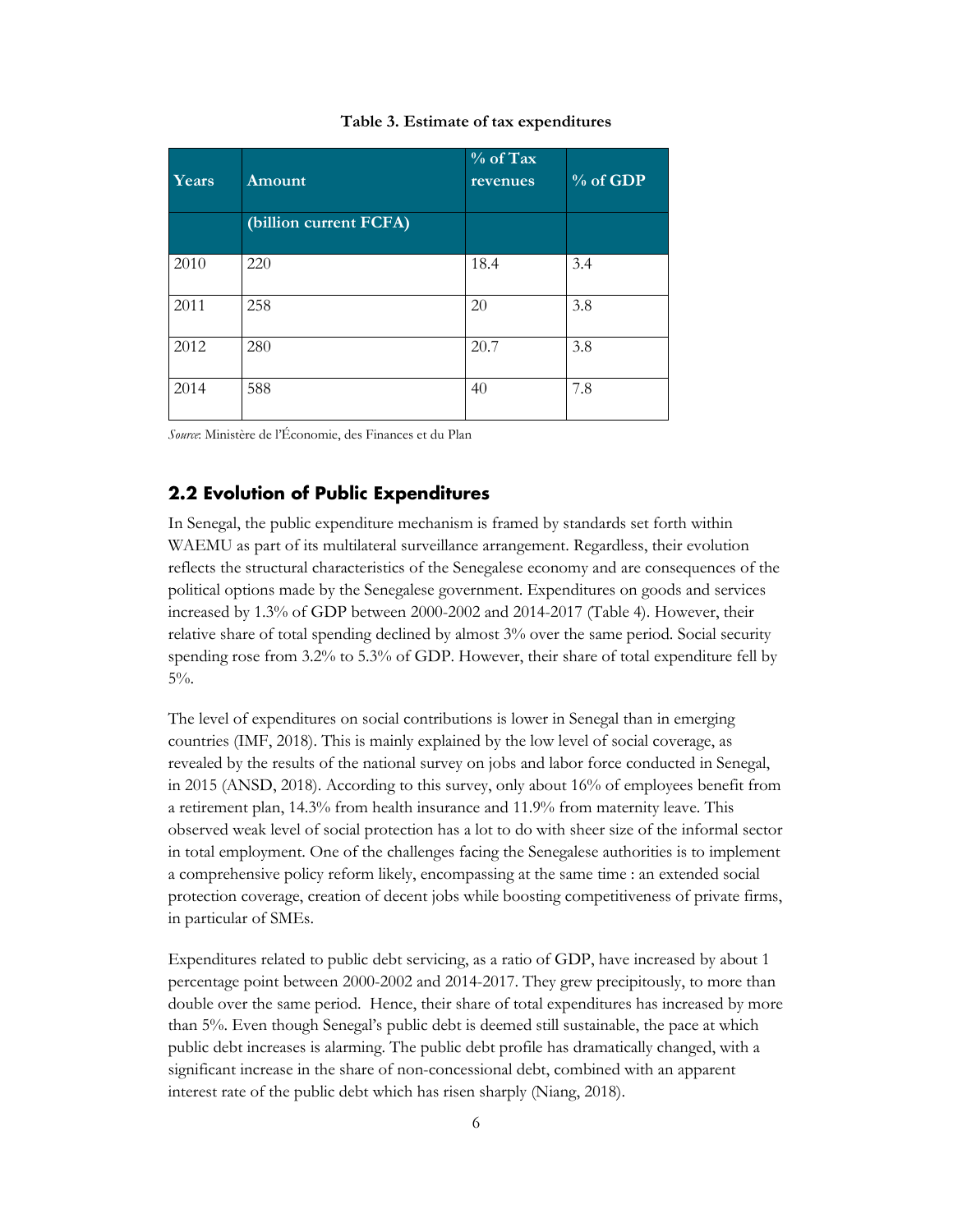Public investment spending, as a ratio of GDP, rose from 4.3% to 9.1%, over the period under review. Its relative share of total public expenditures also increased by 0.7 percentage points. Public investment is thus one of the main drivers of growth in Senegal, which for more than a decade has experienced a sustained level of public investment. One of the problems with this growth model is that debt is rising very fast, while efficiency is still a big challenge. The investment effort should be should be shared by the government and the private sector to remove the specter of debt overhang.

According to an assessment by the IMF (IMF, 2016), WAEMU countries are lagging far behind sub-Saharan Africa (SSA) comparator countries in many areas of infrastructure development, including road, electricity, and telecommunications. Using a DEA methodology, the report finds that WAEMU countries are scoring rather low in terms of investment efficiency at only 0.84, comparing unfavorably to African comparator countries (0.93) and to Asian comparators (0.94). For the specific case of Senegal, IMF (2018) emphasizes the need to improve efficiency in infrastructure management, in order to achieve fiscal sustainability. Lastly, the IMF-PIMA's assessment of Senegal's public investment efficiency, rates Senegal with a score of 0.67 on a scale of 0-1; which is above the SSA average, which is 0.64, but below that of emerging countries (0,73).

|                                  | In Relation to GDP (%) |           | $(\%)$    | In Relation to Total Expenditure |
|----------------------------------|------------------------|-----------|-----------|----------------------------------|
|                                  | 2000-2002              | 2014-2017 | 2000-2002 | 2014-2017                        |
|                                  | Mean                   | Mean      | Mean      | Mean                             |
| Outlays on goods and<br>services | 2.09                   | 3.43      | 20.78     | 16.18                            |
| Compensation of<br>employees     | 3.21                   | 4.99      | 31.25     | 23.65                            |
| Interest payments                | 0.58                   | 1.61      | 5.64      | 7.65                             |
| Social benefits                  | 0.27                   | 0.25      | 1.27      | 1.18                             |
| Capital expenditures             | 4.35                   | 9.09      | 42.33     | 43.01                            |
| Other outlays                    |                        | 2.11      |           | 9.99                             |

#### **Table 4. Expenditure Trends**

*Sources*: Ministère de l'Économie, des Finances et du Plan; World Development Indicators; International Monetary Fund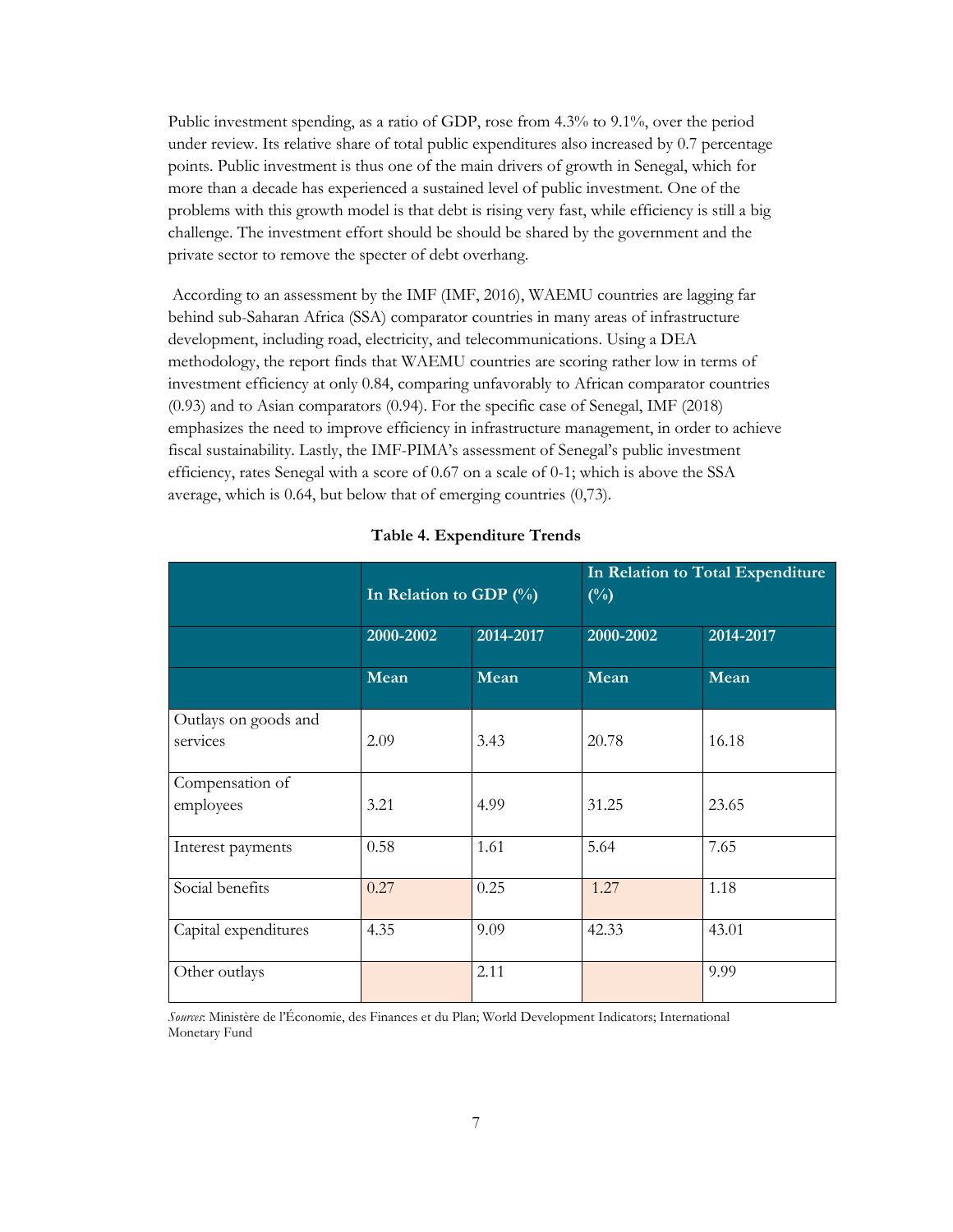## <span id="page-11-0"></span>**3. Fiscal Potential and Political and Institutional Constraints to Increasing Domestic Revenues**

#### <span id="page-11-1"></span>**3.1 An Assessment of the Fiscal Potential**

The evaluation of the fiscal potential has been the subject of much work in the literature as a result of Lotz and Morss (1967), Aigner, Lovell and Schmidt (1977), Gupta (2007). The approach is to try to answer the following question : what is the amount of additional revenue that can be recovered in a country at a given time? (Langford and Ohlenburg, 2016). This question can be answered using several methodological approaches. Some works, based on panel data (Brun, Chambas and Combes, 2006), estimate the tax effort from the residue whose mean is zero. The tax effort of each country is compared to the country sample average. A positive tax effort indicates that the recovery level is above the average while the opposite is the case where the deviation from the average is negative. This approach is relative and has the disadvantage of not indicating the maximum recovery level. Alternative methods, mainly non-parametric, use the (Data Envelopment Analysis) approach. These models do not specify a production function and the distance to the frontier is considered to represent the inefficiency.

Stochastic frontier models escape criticism from previous models. In particular, the residue reflects both technical inefficiency and tax policy inefficiency.

The Senegalese fiscal potential has been estimated following the stochastic frontier method.

Considered types of taxes involve:

- corporate tax;
- personal income tax;
- domestic VAT;
- import duties and VAT on imports

Figure 1 shows the evolution of the revenue lines derived from the model.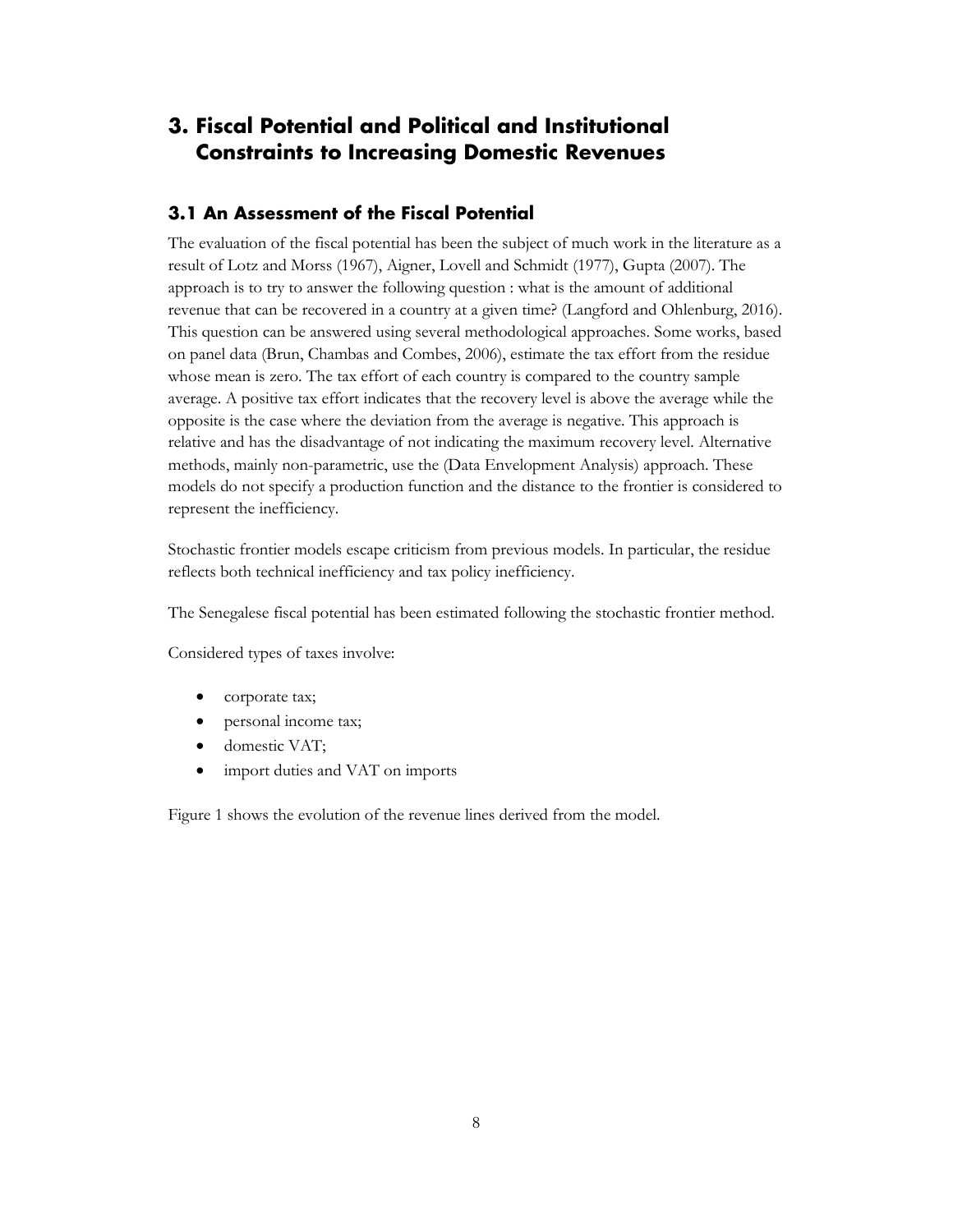



*Source*: Direction Générale de la Comptabilité Publique et du Trésor

Over the study period (1997-2017), domestic VAT represents the largest source of tax revenue mobilization. Since 2009, it has been observed that personal income tax contributes to the mobilization of tax revenues more than import duties and VAT. The corporate tax ranks fourth in the mobilization of tax revenues.

The choice of these lines of taxes is due to their weight in total tax revenues. The total taxes included in the estimation of the stochastic efficiency frontier represent 79.3% of tax revenues, on average, over the period 1997-2014 (Figure 2).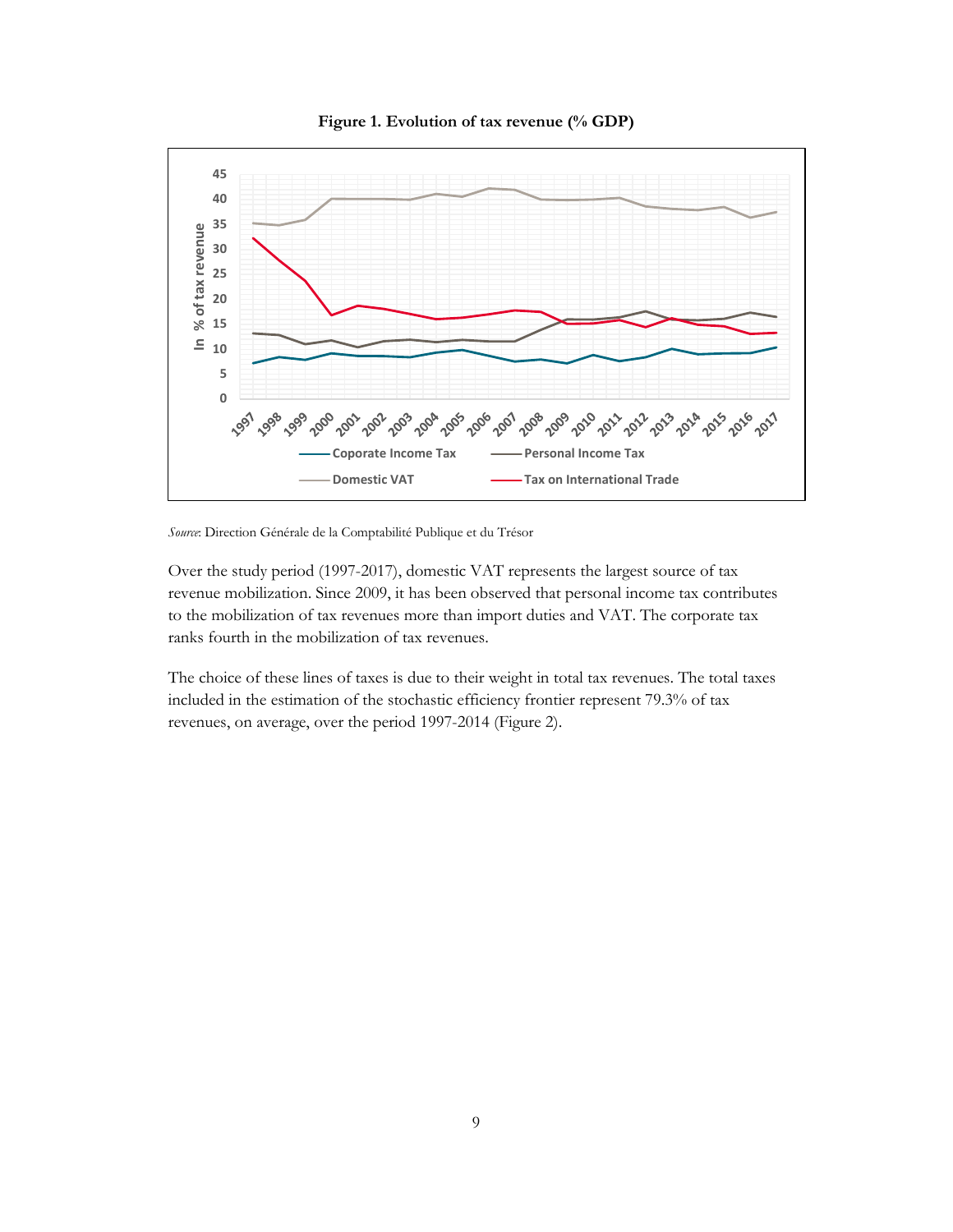

#### **Figure 2. Weight of revenues included**

*Source*: Direction Générale de la Comptabilité Publique et du Trésor

The behavior of the variables related to the general economic environment, included in the model suggests that to significantly improve the performance of the tax system, it is important to address the challenge of structural transformation (increasing the contribution of manufacturing activities to GDP at the expense of agriculture) and of governance.

The estimation results suggest the possible improvement potential in terms of collection, for the various tax lines (table 5).

| <b>Revenue lines</b>             | Average improvement potential (% GDP) |
|----------------------------------|---------------------------------------|
| Corporate tax                    | 2.502                                 |
| Personal income tax              | 3.103                                 |
| Internal VAT                     | 3.159                                 |
| Import duties and VAT on imports | 2.081                                 |
| Total                            | 10.845                                |

#### **Table 5. Coefficients of technical inefficiency**

*Source*: Author's calculation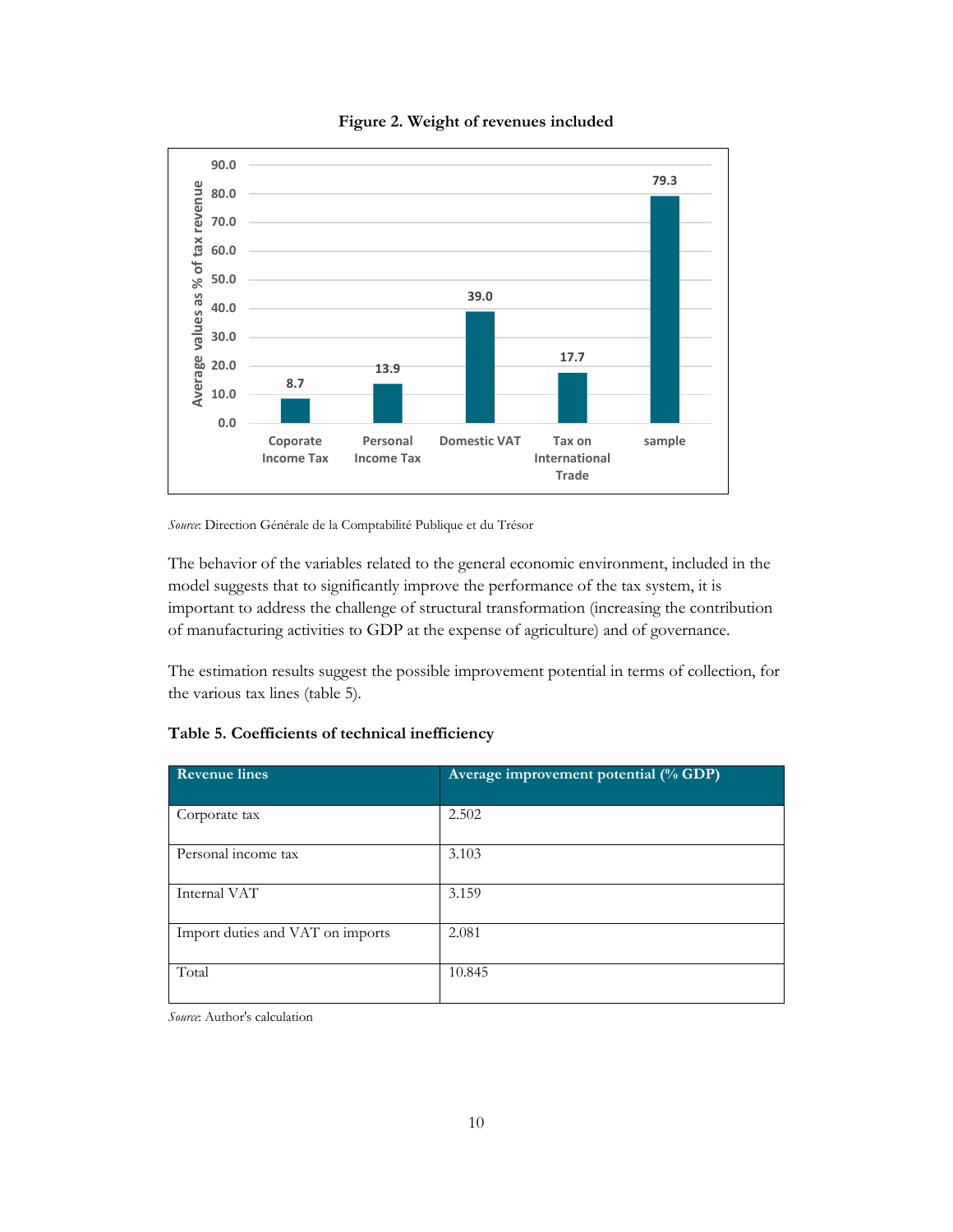It shows that over the period from 1997 to 2017, the tax revenue foregone, due to the inefficiency of the tax system amounts to 10.8% of GDP. This estimate is not very far from that of the DPEE (DPEE, 2019), which evaluates the efficiency gap over the period 2000- 2017 to an amount equivalent to 10.15% of GDP.

On average over the period from 1997 to 2017, if all technical inefficiencies were duly corrected :

- the contribution of corporate tax, as a ratio of GDP, could increase by up to 2.5 percentage points ;
- that of personal income could increase by 3.10 percentage points;
- additional revenue from domestic VAT and import duties, as a share of GDP, would amount to 3.16% and 2.1% of GDP respectively.

## <span id="page-14-0"></span>**3.2. Political and Institutional Constraints to the Mobilization of Domestic Resources**

The assessment of the fiscal potential and effort (see 3.1) revealed the inefficiency of the Senegalese tax system. Multiple political and institutional concur to explain this poor performance, which are summarized below.

**The political economy of tax reforms:** tax reforms are not neutral with regard to interest groups. We observe opposition from interest groups to preserve their vested interests. For example, the various tax reforms applicable to the informal sector have proved ineffective because of the lack of cooperation from the large informal firms, which, despite the relatively high revenues they generate, remain under-taxed (See Benjamin and Mbaye 2012, for a broader description of large informal firms and how they operate to avoid taxes). No administration has so far proven enough determined to address this important challenge, which not only undermines the tax system, but also underscores the lack of equity of the tax system, since many taxpayers end up paying more than informal actors whose incomes are higher. The low level of tax compliance is the testimony to both a weak state enforcement capacity and greater influence from informal actors. It is common knowledge that only few business operators (mainly the formal ones) are identified and taxed, while the bulk of informal ones evade taxes. The Senegalese government only has limited leverage on informal business operations. On the other hand, large informal businesses meet all the necessary conditions to become informal (in particular they sometimes have higher levels of annual turnover than their formal counterparts), but chose to remain informal, due a very hostile business environment that manifests itself in the form of high factor costs, cumbersome regulations and failing public infrastructure. For example, Gelb et al (2017) show that unit labor costs are much higher in Africa than other developing countries, and Senegal exemplifies that. Both formal and informal firms need relationships of trust to secure inputs, get credit and market their products. When formal institutions fail to provide effective property rights, firms can, to some extent, internalise these relationships of trust if they are large enough. Sometimes, becoming 'large enough' can take the form of informal religious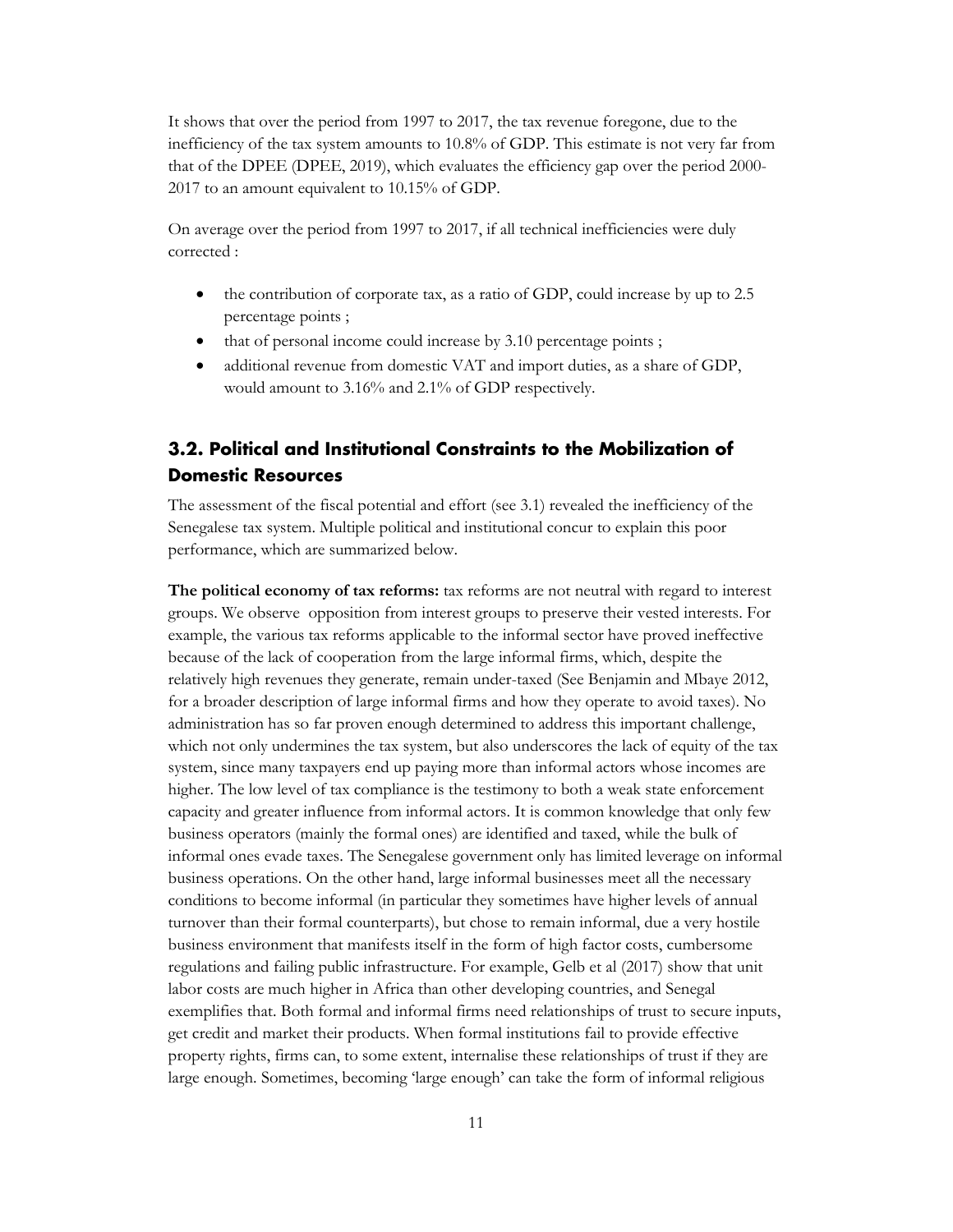and ethnic networks. These can substitute for official institutions that should (but often fail to) support arms-length trading in the formal sector.

Business law in Senegal as in other francophone Africa is governed by the Organization for the Harmonization of Business Law in Africa (OHADA: *Organisation pour l'Harmonisation en Afrique du Droit des Affaires*) treaty. Increasingly, its regulations are being modified to be more relevant to the informal sector. From both an accounting and legal perspective, this treaty has introduced a number of provisions to promote formalization of SMEs and better manage the informal sector. Despite all these well-intentioned and seemingly appropriate reforms, there is little indication of their effectiveness. There are two main tax regimes that apply to businesses in Francophone Africa: the regular business income tax system and the presumptive lump-sum tax regime. The regular business tax regime is contingent on the availability of reliable financial statements that enable taxation assessment based on objectively verifiable documents such as systematic accounting and financial statements. This regime also imposes certain obligations on eligible companies. In the regular business tax regime, both for ordinary and large companies, credible financial statements are required for tax assessment in contrast to the presumptive tax regime applied to informal firms. The presumptive tax regime is based on the assumption that eligible companies do not have the institutional and organisational capacity to prepare reliable financial statements that can be used as a basis for tax assessment. The businesses concerned are therefore only required to keep a ledger summarizing receipts and expenditure. They are taxed on a lump-sum basis, in which a single payment discharges all tax liabilities, based more on the assumed level of their activities than on objectively verifiable accounting data. Needless to say, the highest levels of direct tax collection in Senegal are obtained from the minority of enterprises subject to the regular business income tax regime, and especially those subject to the large company regime. Benjamin and Mbaye (2012) findings show that the informal sector accounts for less than 3 percent of tax revenues in Senegal, despite accounting for around half of total GDP. A breakdown of this contribution shows that it is only 1.1 percent in the secondary sector. Even though this contribution does not account for various alternative levies on informal transactions (such as the withholding at source on all transactions with informal entities), it provides a rough estimate of the magnitude of tax evasion by the informal sector. The informal sector is usually seen as a security valve, providing livelihoods to people lacking capital and adequate training. Despite its overall negative effects in terms of revenue collection, and unfair competition to the formal sector, it is generally accepted that trying to formalize informal firms might not be a good policy option. Instead, assisting them to ensure a smooth transition to a status where they can grow and generate more revenue seems to make more sense.

**Tax exemptions:** tax expenditures have followed an upward trend and reached a high level (40% of tax revenues and 7.8% of GDP in 2014). This significantly reduces the tax base and increases the tax burden for taxpayers that cannot escape tax. Tax expenditures should be streamlined. In this perspective, they should be systematically subjected to a cost-benefit analysis, and accelerated depreciation, which constitutes one of the most appropriate exemption instruments (Tanzi and Zee, 2001, Gupta 2018). These exemptions are found to have many drawbacks in developing country economies, which need to be mitigated. To do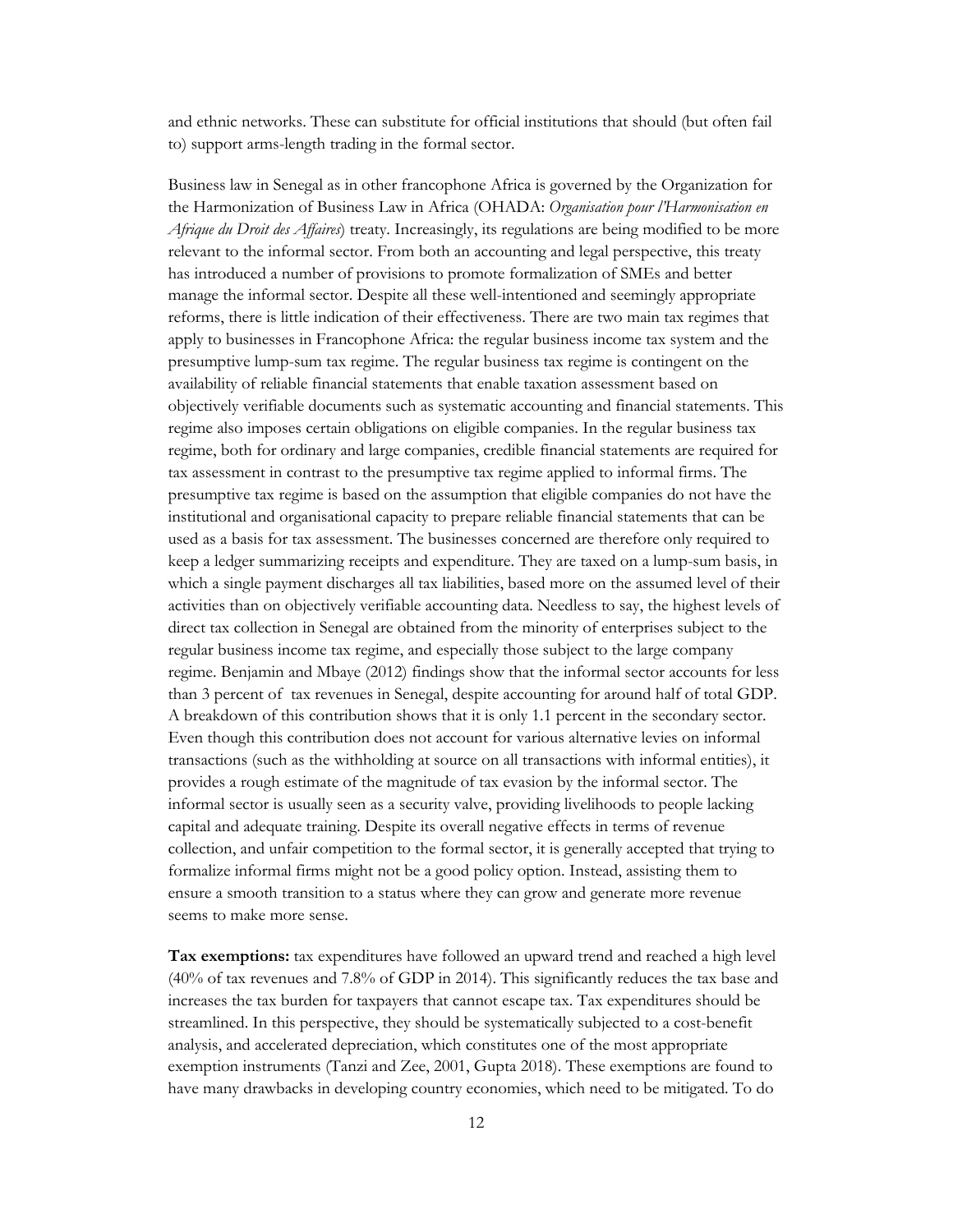so, Gupta (2018) finds as an important starting point, subjecting them under a regular scrutiny so as to clearly assess and make public their expected social costs and benefits.

**Governance of the tax administration:** the deficit of good governance pulls down the performances of the tax system. Income tax is thus collected on the basis of the targeting of large taxpayers (large companies), employees of the modern sector, "State taxes" (tax on profits, VAT, customs duties) to the detriment of local governments' taxes. Local taxation is practically nonexistent and the property tax, which has considerable potential due to the rapid urbanization and the real estate boom, generates very little proceeds in terms of tax revenue (Petit and Jalles, 2018). The cadastral services are defective in so far as few residential dwellings are registered. In the bilateral agreement signed between the tax administration and the ministry of finance (MEF 2018), an increased use of IT solutions to harness efficiency in all rungs of the tax administration is specified. According to the IMF evaluation (IMF (2019) significant progress has been made in the implementation of the Hackaton related project, in particular the implementation of the "*Mon Espace Perso*" tax platform. Likewise, increased interconnected interactions through IT-based solutions are being experimented. Notwithstanding, Senegal still has a long way to go regarding the use of IT to improve tax collection efficiency. On a related issue, the administration of VAT poses a number of problems (length of time for processing cases and refunding credits). VAT is the biggest item of tax expenditures (265 billion FCFA, 46% of the total in 2014);

**The technical capacities of the tax administration:** the tax services suffer from a shortage of qualified personnel to ensure the proper administration of taxation. In particular, there is a lack of evidence generating research, capable of informing decision-makers on the effects of tax policy and its potential influence on economic and social outcomes;

**Information system failures:** a good tax administration requires the availability of information, allowing for an accurate identification of taxpayers and assessment of their capacity to pay tax (economic activities, income generated, etc.). The challenge regarding identification of taxpayers is one of the main obstacles to effective tax collection in the informal sector and effective taxation of land and real estate. Requiring tax information as a condition to get connection to public infrastructure services (water, electricity, etc.) and a better urban planning are possible ways to circumventing these difficulties and improving the performance of the tax system. In principle all firms should have a tax identification number which should be used in their relations with all public administrations. In practice, however, many do not have and even those who do, are not necessary paying their taxes.

**Fiscal citizenship, willingness to pay taxes and the strategy of offering services:** with the low level of human capital (low adult literacy rate and secondary school enrollment), the issue of Tax citizenship is challenging in Senegal. The average citizen is not aware of the stakes and the role of taxation in economic and social development. As a result, they strive to avoid taxation. In addition, the high level of perception of corruption limits the willingness to pay tax. One solution is to adopt a service delivery strategy (technical capacity building program, access to finance, etc.) to act positively on the willingness to pay of the SME / SMI tax, and the informal sector;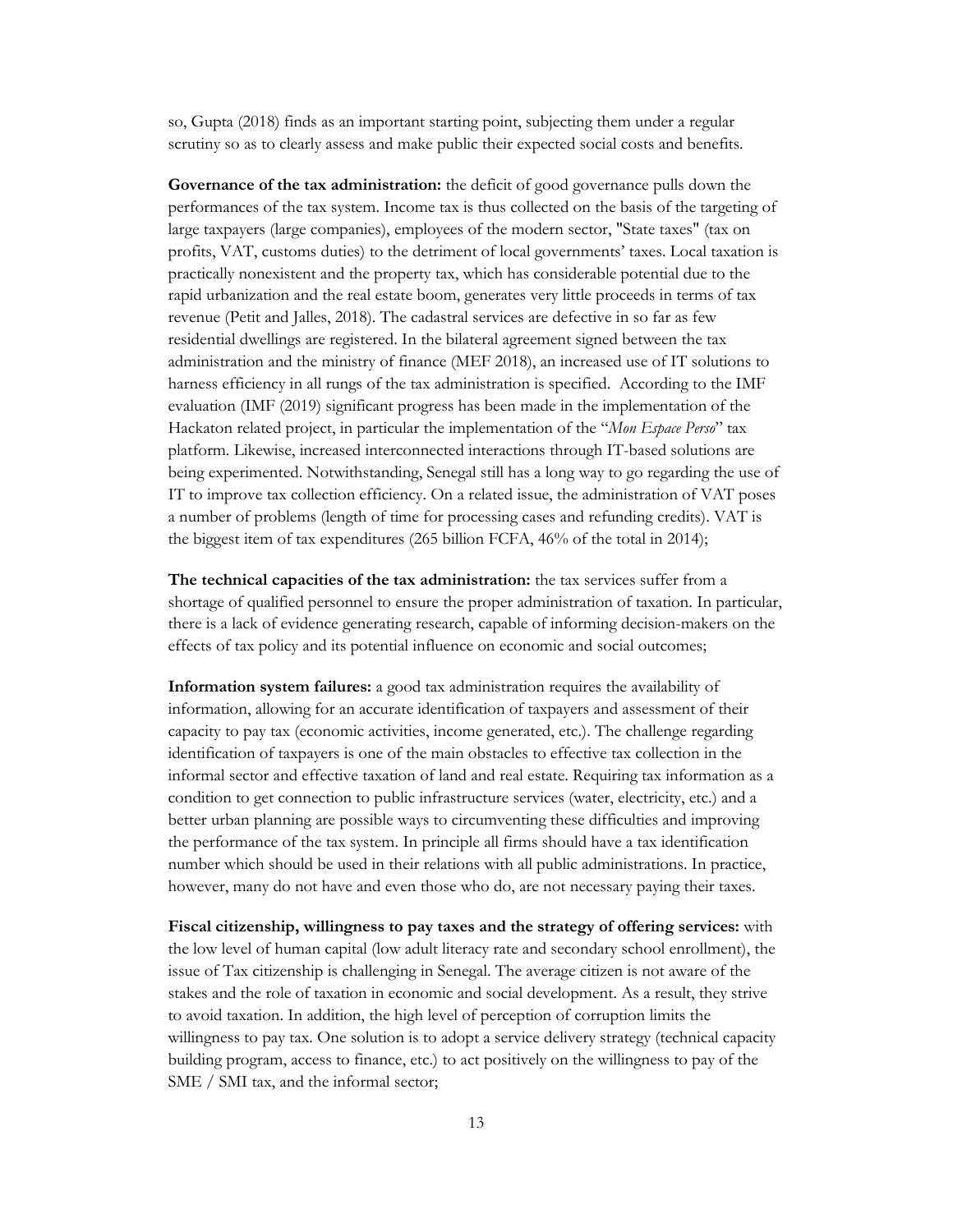**High dependency on official development assistance:** Senegal is one of the most assisted countries in the world, with Official development assistance (ODA) accounting for half of public investment and one-quarter of the State budget (World Bank, 2012). Several factors contribute to explaining the smooth relationship between Senegal and the donor community. Senegal is one of the most stable democracies in Africa, with fair elections, ethnic harmony and religious tolerance. The country is well situated on the coast of West Africa to access markets in Europe and North America. Its limited resource endowment has shielded it from the "resource curse" of economic distortion, corruption and violence associated with mineral rents. Furthermore, its long standing pro-western policy regime has allowed him to develop well entrenched tied with most traditional donors, which has not precluded good relationships with emerging donors like China. This creates risks of a crowding out of taxes, (including local taxes) by ODA. These risks are accentuated by the political economy problems of fiscal policy, which call into question the implementation of bold reforms that attack the privileges of interest groups (traders, import substitution industries).

#### <span id="page-17-0"></span>**3.3 Skills Gap and Capacity Building Requirements**

The main technical capacity building program that the Senegalese tax administration has benefited from in the recent period is offered by the IMF and AFRITAC. This involves putting in place a mechanism to reduce the fiscal gap, continue the digital transformation of the General Directorate of Taxes and land management (Direction Générale des Impôts et Domaines - DGID) and implement a medium-term revenue mobilization strategy (SMRT).

Recent actions targeted to reduce the fiscal gap (by limiting tax evasion) have allowed the government to collect additional taxes amounting to 37.6 billion FCFA, or 0.3% of GDP in 2018. However, as far as VAT is concerned, the difference between resources actually recovered and potential revenue based on current legislation is 35% (IMF, 2018).

The DGID has a computer park composed of several systems and applications to trigger a digital transformation process:

- SIGTAS (Standard Integrated Government Tax administration System): it is a system for automating the main tax functions (registration, collection, tax control, litigation);
- *etax*: on-line tax filing and payment application to secure revenue and improve taxpayer service;
- SQL Server: data warehouse (internal and external) for the automation of the collection, storage and exploitation of data from public administrations and bodies;
- Mon espace Perso: application to improve the transparency of the DGID and the dematerialization of the relationship with the taxpayer;
- **SAP Business Objects:** Business Intelligence environment to improve the quality of data and tax audits;
- Web Help Desk: application for recording and tracking user (taxpayer) requests for improved service to taxpayers and partners.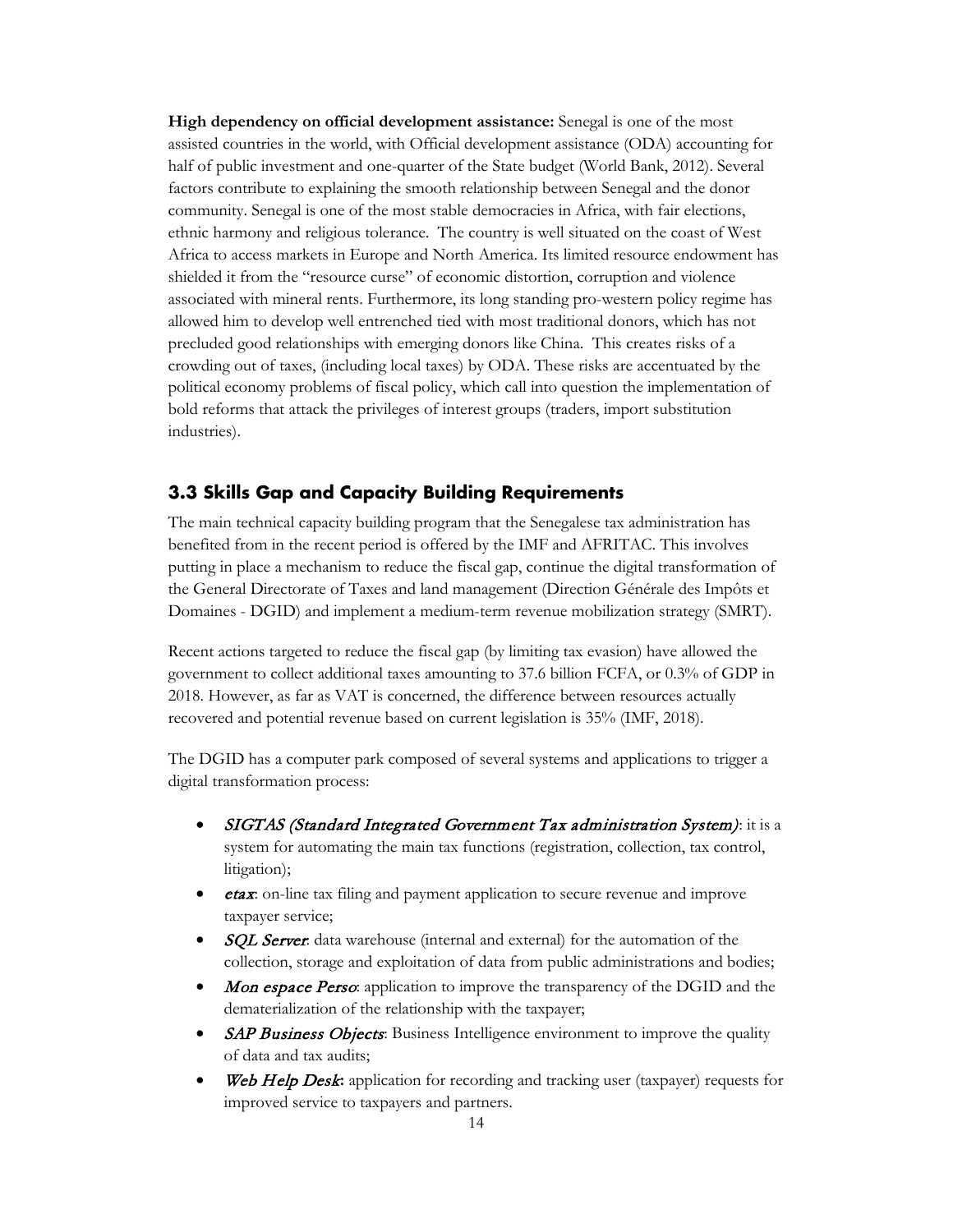The first results of the digitization program are encouraging, as revealed by the results of the user survey (IMF, 2018).

The SRMT proposes to accompany the PSE (Senegal Emerging Program) by correcting the weaknesses of the tax system. It is articulated around the following four components:

- the definition of a target and roadmap for medium-term revenue mobilization (4-6 years) by building consensus around the level of revenues needed to finance public expenditures;
- the design of a comprehensive reform of the tax system (political, administrative and legal aspects);
- a strong and sustainable political commitment to improving tax collection, and the establishment of reform management structure to ensure their smooth implementation over several years;
- Securing resources to support the implementation of the strategy.

However, the implementation of the SRMT requires technical support from partners in areas where the tax administration is not sufficiently endowed with human resources:

- forecast tax revenues,
- analysis of tax expenditures,
- management of international taxation,
- <span id="page-18-0"></span>• risk management of tax non-compliance.

#### **3.4 Outlook for the Evolution of the Tax System**

The discovery of important oil reserves in Senegal in 2014 opens a new outlook for the tax system and fiscal policy. Proven reserves amount to 563 million barrels of oil and 1,300 billion cubic feet of gas. The beginning of hydrocarbon exploitation is planned for 2022 for a period of 30 years. The share of resources that will be drawn from hydrocarbons is estimated at around 5% of GDP per annum.

These new limited resources in size and time horizon do not make Senegal a "*country rich in natural resources*", the share of these resources in total tax revenue is estimated at 6% against at least 20% for countries responding to this qualification of the IMF.

The entry into the oil and gas era requires the adaptation of the public finance management framework. Therefore, it is of paramount importance of answering such crucial questions as the choice of the fiscal instrument for the taxation of natural resources (through *royalties on the value of production, rent tax*), the distribution of resources between consumption and savings, to ensure intergenerational equity. The experience of countries recognized for their good practices in this area (e.g., Norway, and Botswana) can inspire Senegalese public authorities. Among the measures that can be implemented to make better use of hydrocarbons and avoid the adverse effects of natural resources, there are: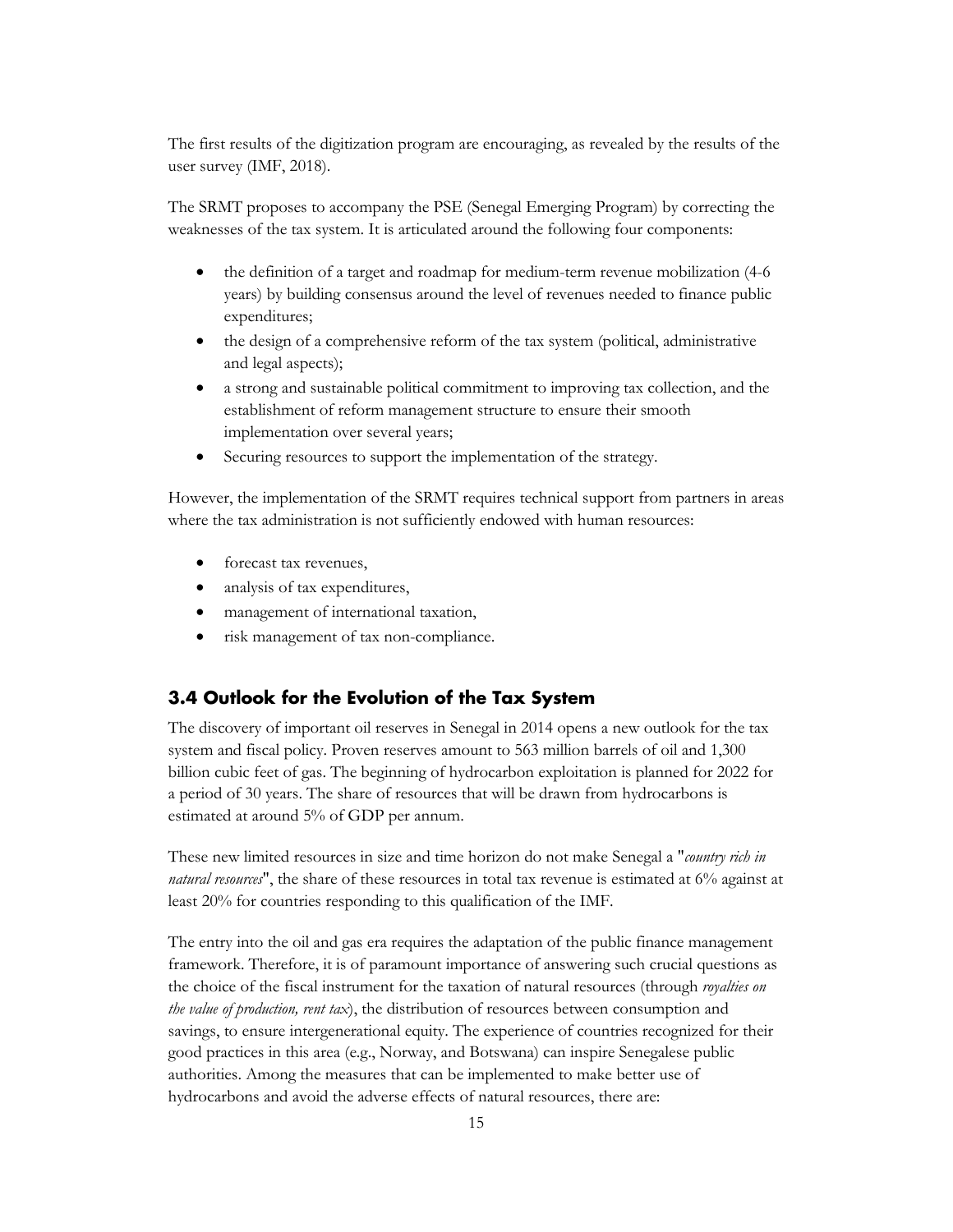- the adoption of new budget rules (tax floor, cap ceiling of the debt ratio, budgettarget deficit, etc.);
- partial de-budgetization of (petrol and gas) resources through transfers to a sovereign wealth fund to allocate resources in favor of public investment;
- the establishment of a public finance supervisory committee responsible in particular for:
	- o independent forecasting;
	- o highlighting the government's choices regarding tax policy;
	- o monitoring compliance with budgetary rules;
	- o budget risk analysis;
	- o promoting budget transparency and the sustainability of public finances.

## <span id="page-19-0"></span>**4. Management and Quality of Public Expenditure**

Senegalese public expenditures are subject to WAEMU budgetary rules, which set a ceiling on the wage bill, the stock of debt and the budget deficit, as a ratio of GDP, and a minimal threshold for investment financing from internal resources. The public expenditure management system, including government projects, has been substantially reformed (4.1). The quality of public expenditures has been assessed in the sectors on which information is available (4.2).

#### <span id="page-19-1"></span>**4.1 The Public Expenditure Quality Management System**

A new planning system was setup in the late 1980s. It, by and large, revolved around the following items:

- bringing greater coherence between the national strategy and the sectoral policy letters;
- realizing feasibility studies for investment projects;
- estimating required costs, in terms of time allocation and financial resources to be devoted to investment;
- better supervision of enforcement procedures.

However, it has been widely acknowledged that the practice has moved far away from this road map (Issoufou et al., 2018). This was obvious from the following observations:

- the production of project sheets containing a summary description and a summary of costs in lieu of feasibility studies is still a reality;
- cost overruns and huge delays in project execution that raise budget credibility issues are still common practices;
- the lack of criteria for prioritization and eligibility of projects due to the fact that the selection committee which is supposed to formulate them is not operational.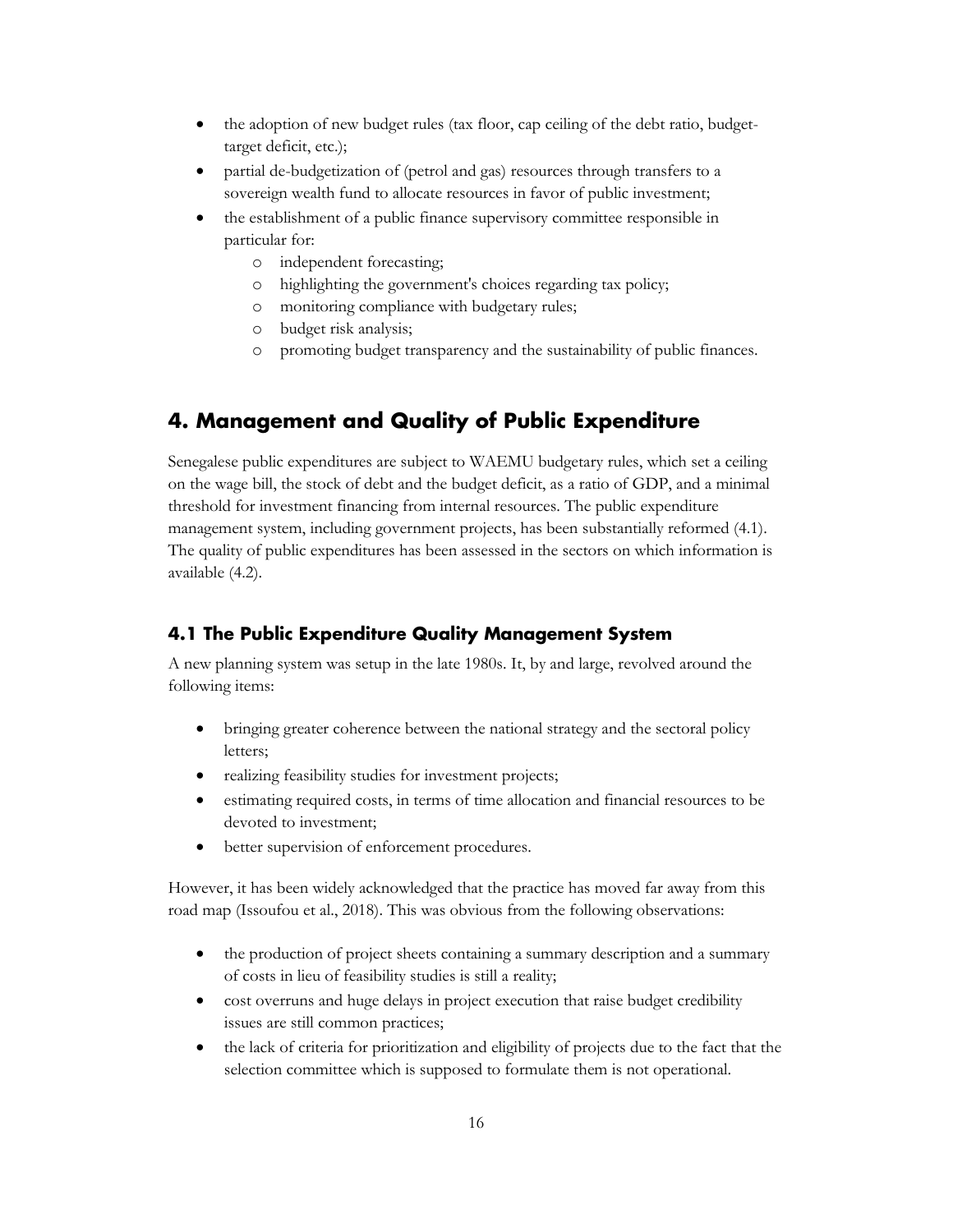Hence, growth remains vulnerable despite big observed performances in recent years.

On'Thus, ex ante project studies are rarely carried out and ex post studies of major projects are not systematic. Even more worrisome, we are increasingly witnessing what is termed as "spontaneous offers", which means implementing public investment projects without subjecting them to the normal procedures of registration in the three-year investment program (PTIP). An evaluation of the quality and efficiency of public investments was conducted on a sample of 71 countries, including 40 low-income countries (Dabla-Norris et al., 2012). Senegal, which is part of the sample, has an overall score of 0.94 (out of 4), occupying the 61st place. The calculated overall index is broken down into four sub-indices: project preparation, selection, evaluation and implementation. With regard to evaluation, Senegal scored zero, which means that over the period under review, completed projects were not evaluated. In addition, the system does not make good use of public-private partnerships, because it lacks safeguards and a monitoring mechanism to manage the risks inherent in this type of financing (Taiclet et al., 2019).

Senegalese government spending, which main components are investment and wages, followed an upward trend from 23% to 29% of GDP between 2004 and 2014. The wage bill, which accounted for 40% of domestic revenues in 2014, is relatively higher than that of countries with comparable GDP per capita (Jalles and Mulas-Granados, 2018). Thus, it seems to crowd out non-wage spending and negatively affect the supply of public services. While the investment effort is commendable, a serious grievance one can have is related to the lack of maintenance of public infrastructure, even though no standard methodology for determining maintenance and major maintenance requirements exist in the literature (Taiclet et al., 2019).

Capital expenditures are usually highly associated with important recurrent costs, particularly in the primary and secondary sectors (Niang, 2016b). For instance, Tables 7 and 8 show that the gross fixed capital formation (GFCF) content of capital expenditures was only 25% and 37% for the secondary and primary sectors, respectively, over the period 2010-2015. The GFCF content of public investment for all sectors was approximately 54%.

| Sectors    | 2010 | 2011 | 2012 | 2013 | 2014 | 2015 | Average 2010-2015 |
|------------|------|------|------|------|------|------|-------------------|
| Primary    | 38.5 | 33.1 | 39.7 | 45.0 | 44.7 | 20.5 | 36.9              |
| Secondary  | 17.2 | 13.8 | 21.2 | 31.6 | 26.3 | 40.7 | 25.1              |
|            |      |      |      |      |      |      |                   |
| Tertiary   | 66.5 | 84.2 | 76.5 | 47.4 | 50.4 | 55.7 | 63.5              |
| Quaternary | 64.3 | 60.3 | 54.9 | 62.4 | 70.3 | 66.4 | 63.1              |

**Table 6. GFCF investment rate by sector (%)**

*Source*: Niang (2016b)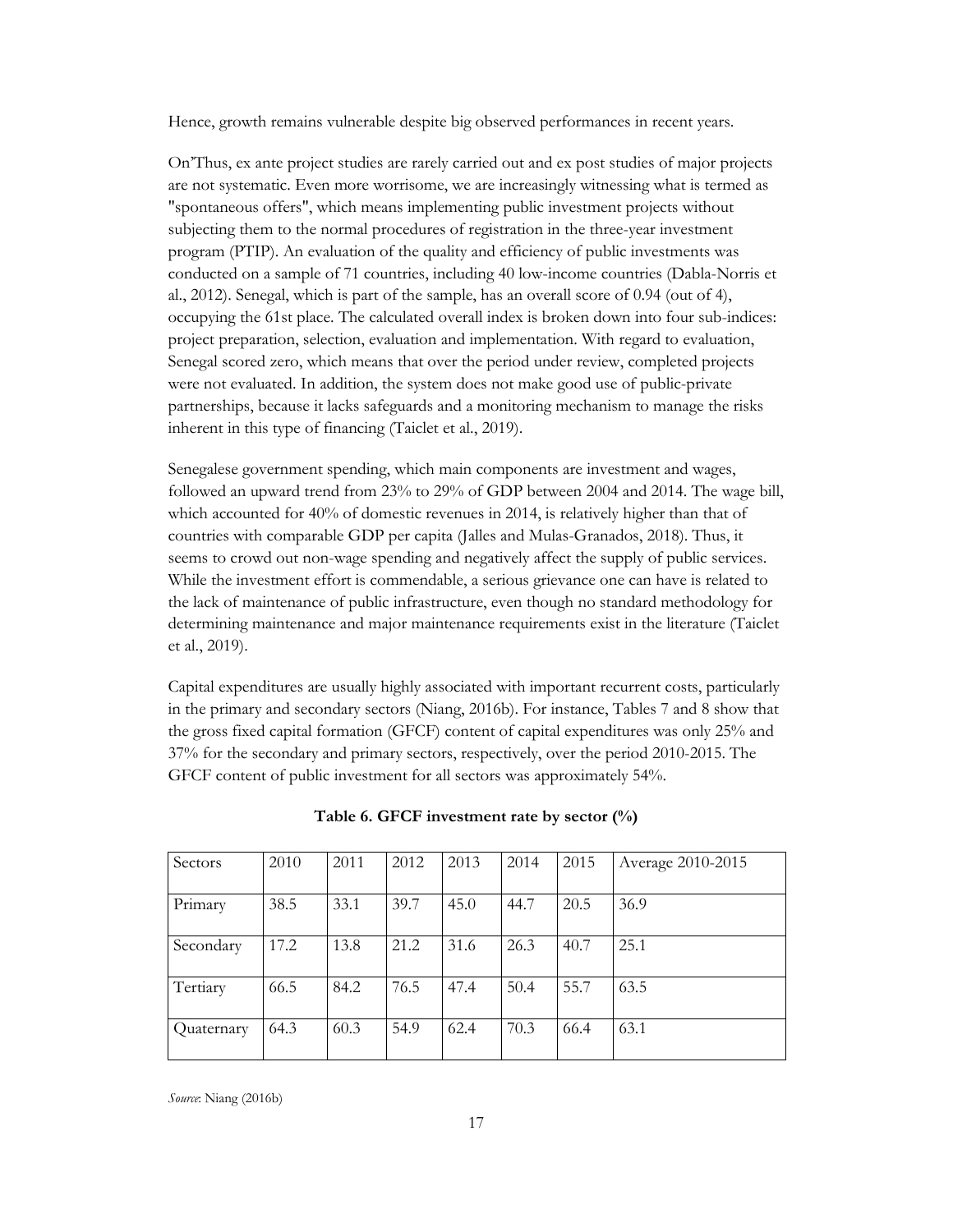| 2010 | 2011 | 2012 | 2013 | 2014 | 2015 | 1 Average 2010-2015 |
|------|------|------|------|------|------|---------------------|
| 55.5 | 59.1 | 52.9 | 50.2 | 54.5 | 50.2 | 53.7                |

**Table 7. Change in GFCF content of investment spending by all sectors (%)**

*Source*: Niang (2016b)

Public investments are also marked by their geographical concentration. The administrative region of Dakar region receives more than half of the infrastructures while it houses less than a quarter of the population (World Bank, 2012). Which is a serious issue when we consider the need of an equitable access to public services, which mostly from rural and disadvantaged population who are mostly excluded.

#### <span id="page-21-0"></span>**4.2 The Quality of Spending by Sectors**

Government expenditures are mainly concentrated in the following sectors: education, health, infrastructures, agriculture and energy (World Bank, 2012). Due to data unavailability, we only assess the quality of public expenditures in the following sectors: education and health on the one hand and social protection on the other.

#### **Education and Health**

Education and health expenditures that contribute to human capital accumulation are among the priority expenditures and their share of total spending is relatively high. Education spending represents 6.8% and 8% of GDP for 2011 and 2014, respectively, and 26% of total expenditure in 2014. In 2014, it employed 93,000 people (60% of public employment), and represented 56% of government wage bill (Jalles and Mulas-Granados, 2018). Expenditures on education and health suffer from serious efficiency challenges. It has been shown that despite having one of the highest level of education expenditure, by comparison with comparator countries, the average number of years of education in Senegal is much lower than its comparators (Jalles and Mulas-Granados 2018). With a comparable level of education spending, Colombia, Morocco and South Africa achieve 11, 10 and 12 average years of schooling to their labor force, compared to only 7 for Senegal (World Bank, 2012). Another international comparison of expenditure spending efficiency (Petit and Jalles, 2018) leads to similar conclusions: despite its higher than average levels of spending, Senegal had lower indicators in terms of literacy, secondary school enrollment, and life expectancy.

The inefficiency of spending in the health and education sectors is partly due to the problem of mostly allocating resources to operating costs (especially wages) at the expense of investment and purely pedagogical activities in the case of education. Hence, in this latter sector, completion rates are particularly low, while the analysis of the coefficient of internal efficiency for the three levels of education (primary, middle and secondary) reveals that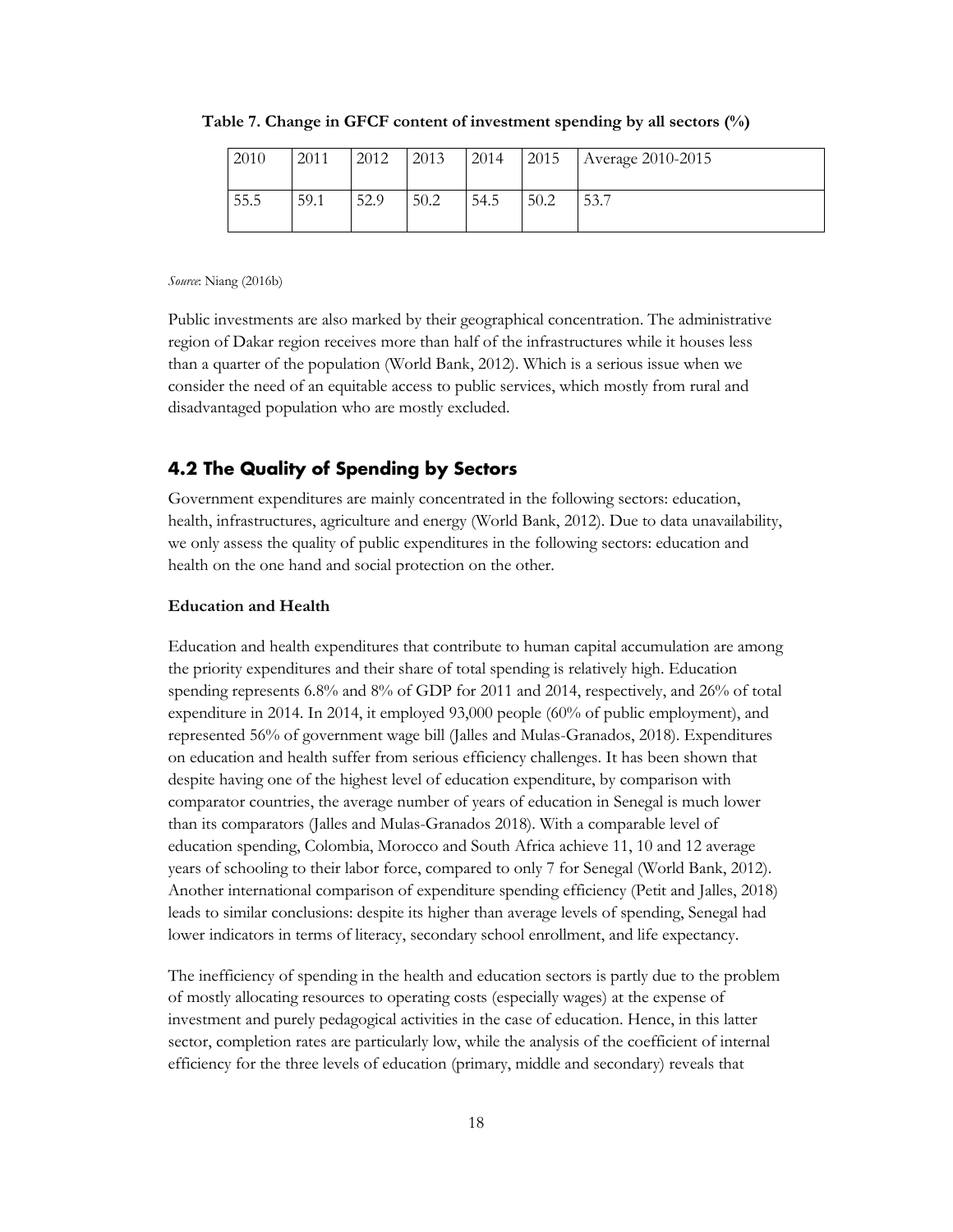nearly two-thirds of the resources allocated to education are wasted because of repetitions and dropouts (World Bank, 2012).

Level 1, 2 and 3 hospitals, which receive most of the public resources allocated to health facilities, face acute efficiency problems (Niang, 2016a). Over the period 2010-2013, the average efficiency score was 0, 849, that is to say that, on average, hospitals could, on average, improve their performance by at least 15% while keeping constant their levels of resources. Those among them which have the status of university hospital recorded very low scores (0.539) and could improve their performance by 46%.

#### **Social Protection**

Social protection brings together different support programs for vulnerable groups:

- social assistance (cash transfers, student grants, school canteens, nutrition program);
- emergency and shock response programs;
- social insurance programs (retirement pensions, health insurance).

Many programs aimed at improving the situation of disadvantaged segments of the population are either irrelevant in their design or are not well targeted. Thus, only one quarter of social protection expenditures (excluding social insurance) reach the poorest or food insecure populations (World Bank, 2017).

**Agricultural subsidies:** Subsidies to agricultural inputs and equipment have benefited mainly "large producers", which include politicians, marabouts and senior government officials (IPAR, 2015). According to the results of the IPAR survey, most of the poorest households in quantiles 1 and 2 did not receive subsidies (53% for quintile 1 and 56% for quintile 2). For the richest households, 52% of quintile 4, and 48% of quintile 5 received subsidies. In addition, the lack of an information system and the lack of transparency make it impossible to combat the trafficking of subsidized inputs to neighboring countries, thus squandering public resources.

**The national family safety net program (programme de bourse de sécurité familiale) :**  This program consists of a conditional cash transfer to the poorest households. Beneficiaries receive a lump-sum of 100,000 FCFA per year subject to the following conditions: i) enrollment and retention of children aged 6 to 12 years in school, ii) vaccination of children under 5, iii) registration of all children, iv) participation in awareness-raising sessions organized by the program. The number of beneficiaries has now reached 300,000 people. For that program, it seems that weak targeting is less an issue than the regularity of the disbursement of the funds to the beneficiaries, due to the lack of resources expected from technical and financial partners. On a related matter, the mechanism put in place to encourage beneficiary households to invest in the human capital of their children is not operational. Indeed the government has very limited leverage to monitor how these family meet their commitment to keep children at school, on which their eligibility was conditional.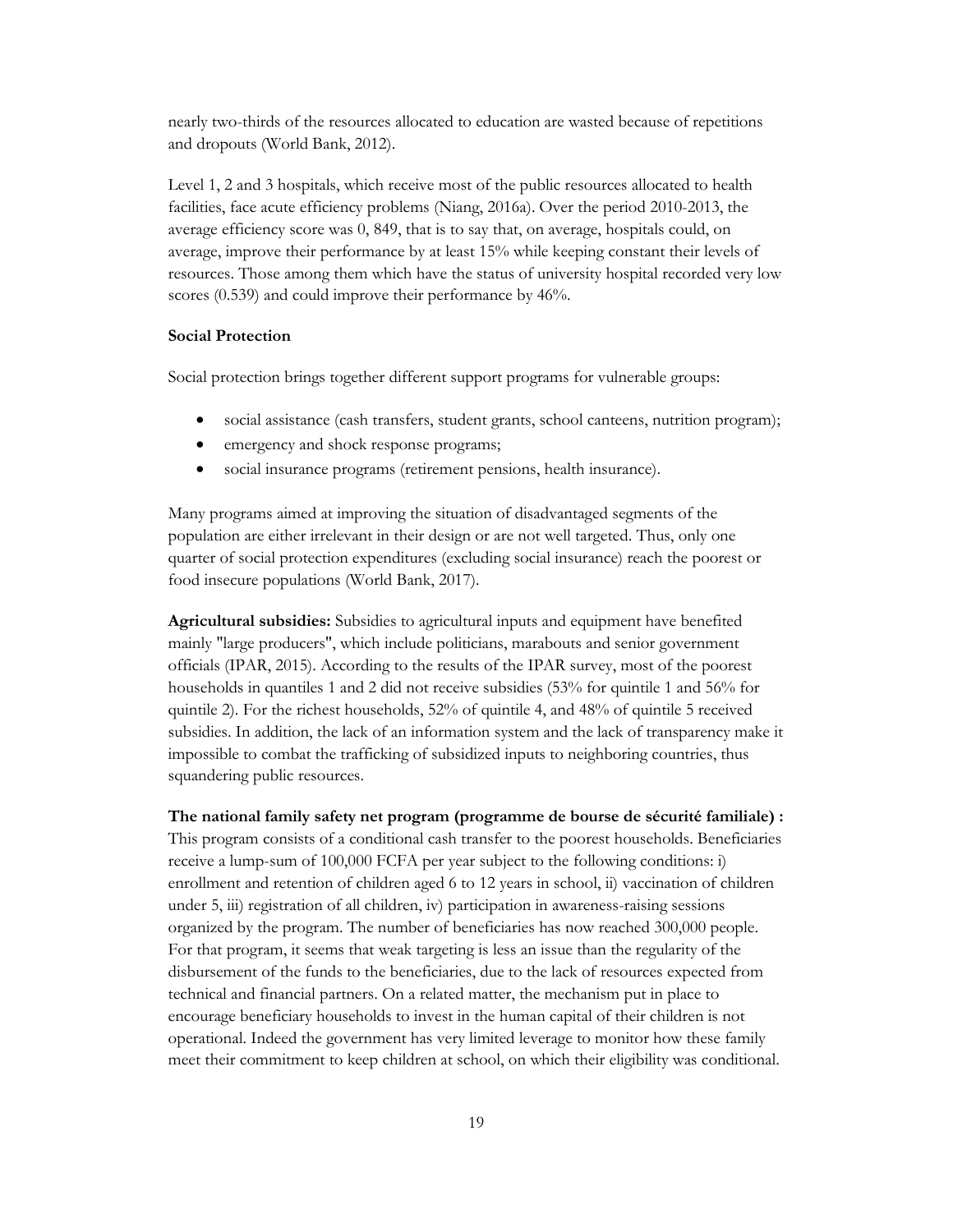**Student scholarships:** The higher education scholarship policy has not been designed to encourage excellence or some training or to enhance equity among students. Rather, it is universal in its scope (World Bank, 2017). Thus, the results of the ESPS II survey show that 70% of higher education scholarships benefit the two richest quintiles.

**School canteens:** this program suffers from the modesty of allocated resources. Indeed, the low amounts per beneficiary (2,419 FCFA for one of the components) does not allow the achievement of the objective of providing a meal per day and per student throughout the year. This program is doomed to failure if the necessary adjustments are not made.

#### <span id="page-23-0"></span>**4.3 Budget Reforms and Capacity Building**

The main capacity building program dealing with public expenditures is supported by World Bank and German Cooperation (GIZ). This program is managed by the Ministry of Economics and Finance through the PCRBF (Programme de Coordination des Réformes de Finances Publiques). The main objective of this program is to improve credibility, transparency and responsibility in management and use of public resources. The specific objectives are :

- promoting the medium term expenditure framework, `
- developing and implementing a management strategy of public debt,
- improving budget execution process,
- improving information systems on public finance management,
- strengthening internal audit mechanisms,
- improving parliamentary control.

A convention has been signed between the Ministry of Economics and Finance and a high public school, ENA (Ecole Nationale d'Administration) to implement this capacity building program. This convention revolves around :

- 1) implementation by ENA of training activities in favor of targeted structures,
- 2) adaptation of training modules to the new WAEMU harmonized framework of public finance

Even though the target in terms of people trained has been reached the evaluation of the program reveals weak scores in several areas of transparency.

#### <span id="page-23-1"></span>**4.4 Outlook for Improving the Quality of Spending**

Improving the quality of public spending will require the implementation of economic and social policy measures, particularly in the following areas:

streamlining current expenditures to allocate more resources to capital expenditures and increase the supply of public services;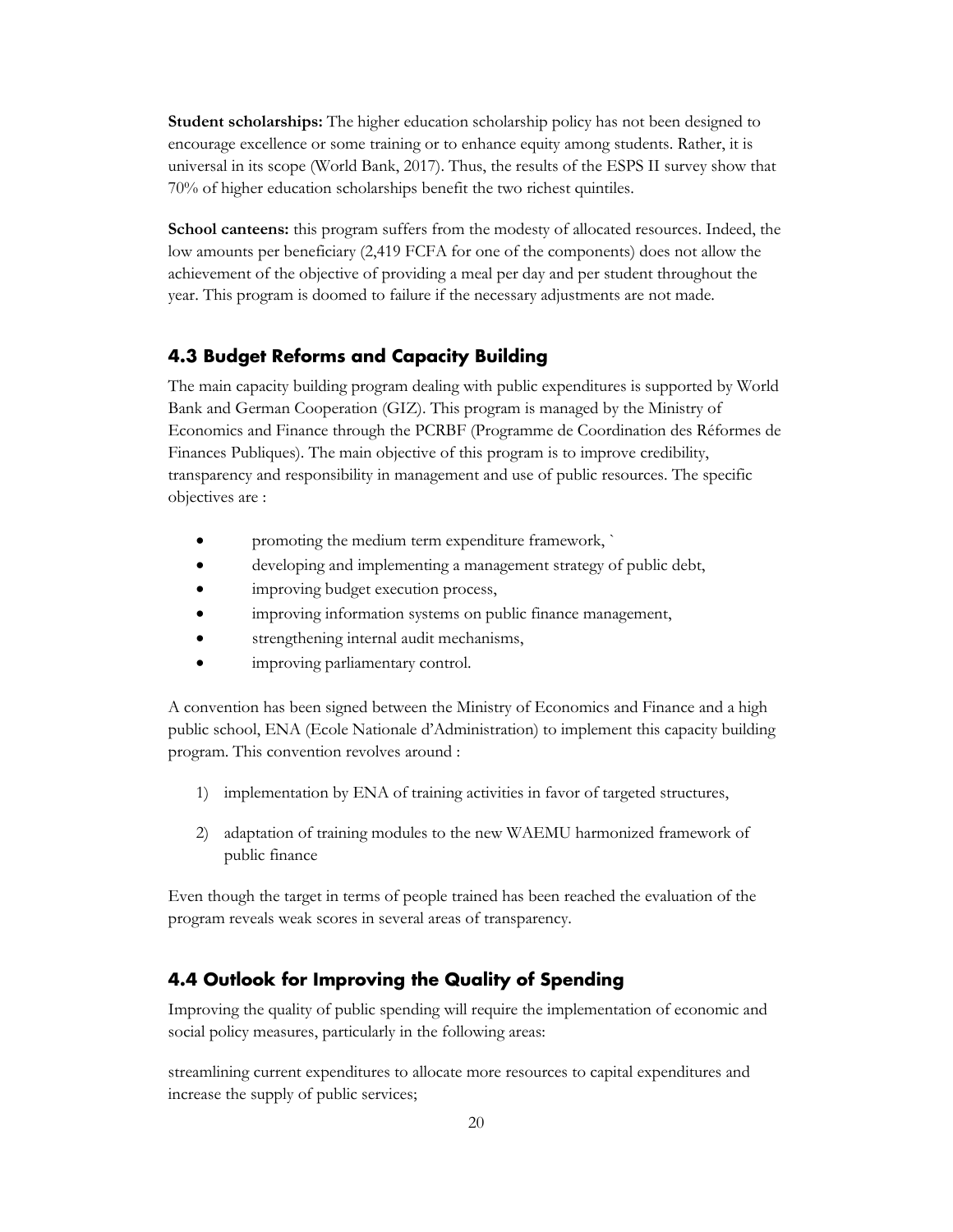improving the investment management system by better selecting the projects admitted to the three-year investment program (PTIP) and systematically carrying out the ex-ante and ex-post evaluation of public projects;

improving the targeting of support programs for vulnerable groups by using appropriate tools, such as using the universal national register which provides a better identification of the target population;

the partial disconnection from the state budget of resources generated by hydrocarbon deposits and their transfer to a sovereign fund subject to rigorous control.

## <span id="page-24-0"></span>**5. Supply-Side Constraints to DRM**

An increasing consensus has developed on the importance of output ans export growth and diversification as a way to broaden the tax base, and improve collection. On the other hand, the relationship between DRM and GDP/export growth and structure also plays out the other way around : A well designed DRM system has huge potential to spur growth and export diversification. As in many African countries, growth in Senegal has been mostly jobless, being mainly driven by commodities with limited spill-overs on jobs, poverty and revenue collection. Senegal's exports have grown much more slowly than global trade or even African trade. Senegal's share of African exports has plummeted from about 3% to 0.5% between 1962 and 2014 despite the fact that Africa's share of world exports itself fell by about half over this period (Golub and mbaye 2018). In addition, we observe a sharp decline in Senegal's declining complexity index (ECI) since the 1960s, with the country having steadily dropped in the ECI country ranking over time, as other countries raised their complexity while Senegal lagged, as can be seen in figure 3 below.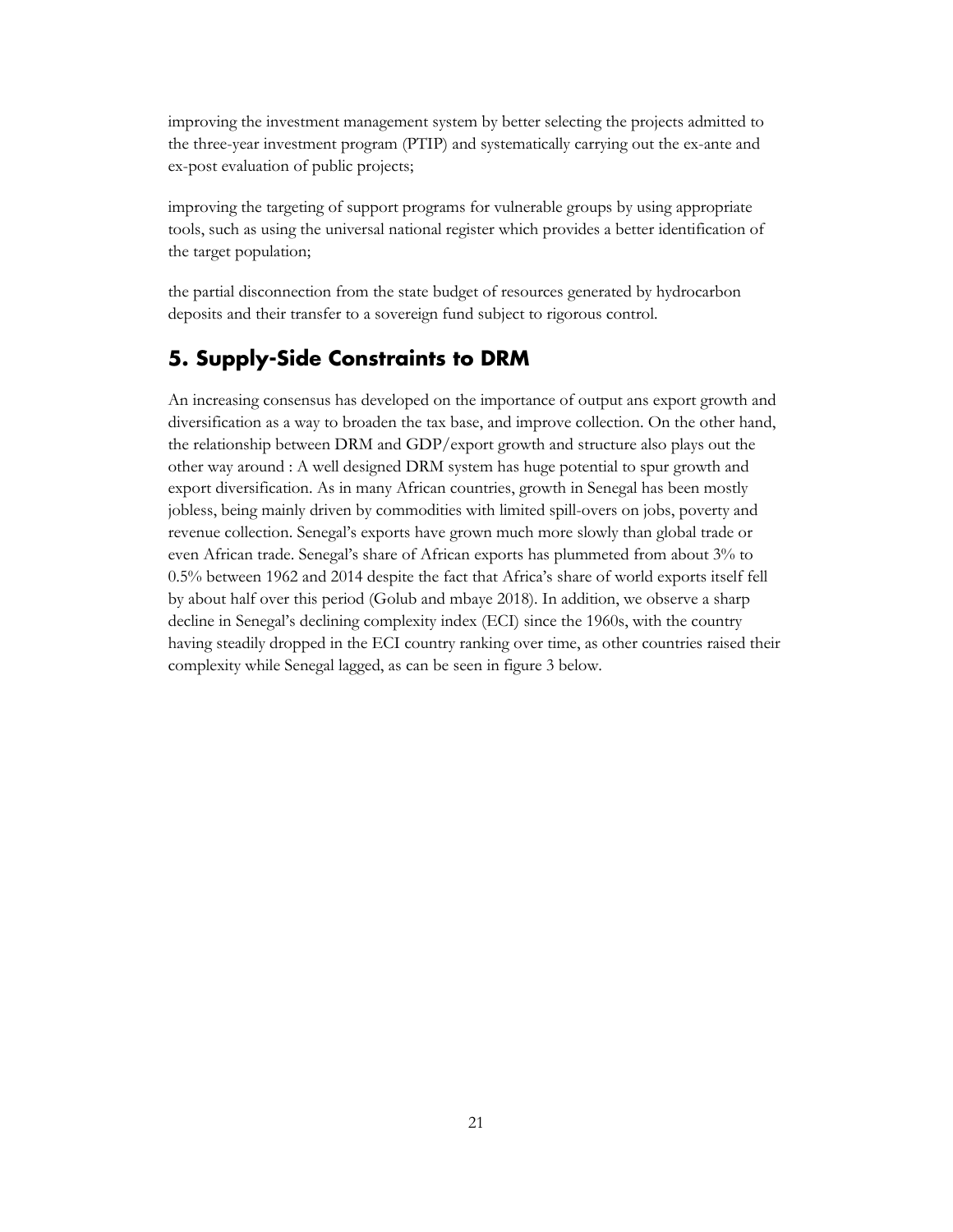



*Source*: Golub and Mbaye 2018

Overall, Senegal's exports show very limited level of diversification since independance. In the 1960s, they were dominated by groundnut products including peanut oil, edible peanuts, and oilcake (Figure 4). While this sector remained important throughout the next 50 years, it is currently experiencing various challenging threatening its very existence. Other exports, including cocoa beans, coffee, and diamonds, are also characterized by low levels of complexity By the mid-1960s phosphate mining and related chemical industries increased in importance, significantly outpacing traditional exports. In the 1980s, fishing experienced rapid growth in Senegal, and by the 90s, became the single most important export sector and continued to constitute 40-50% of all exports until the early 2000s (figure 5).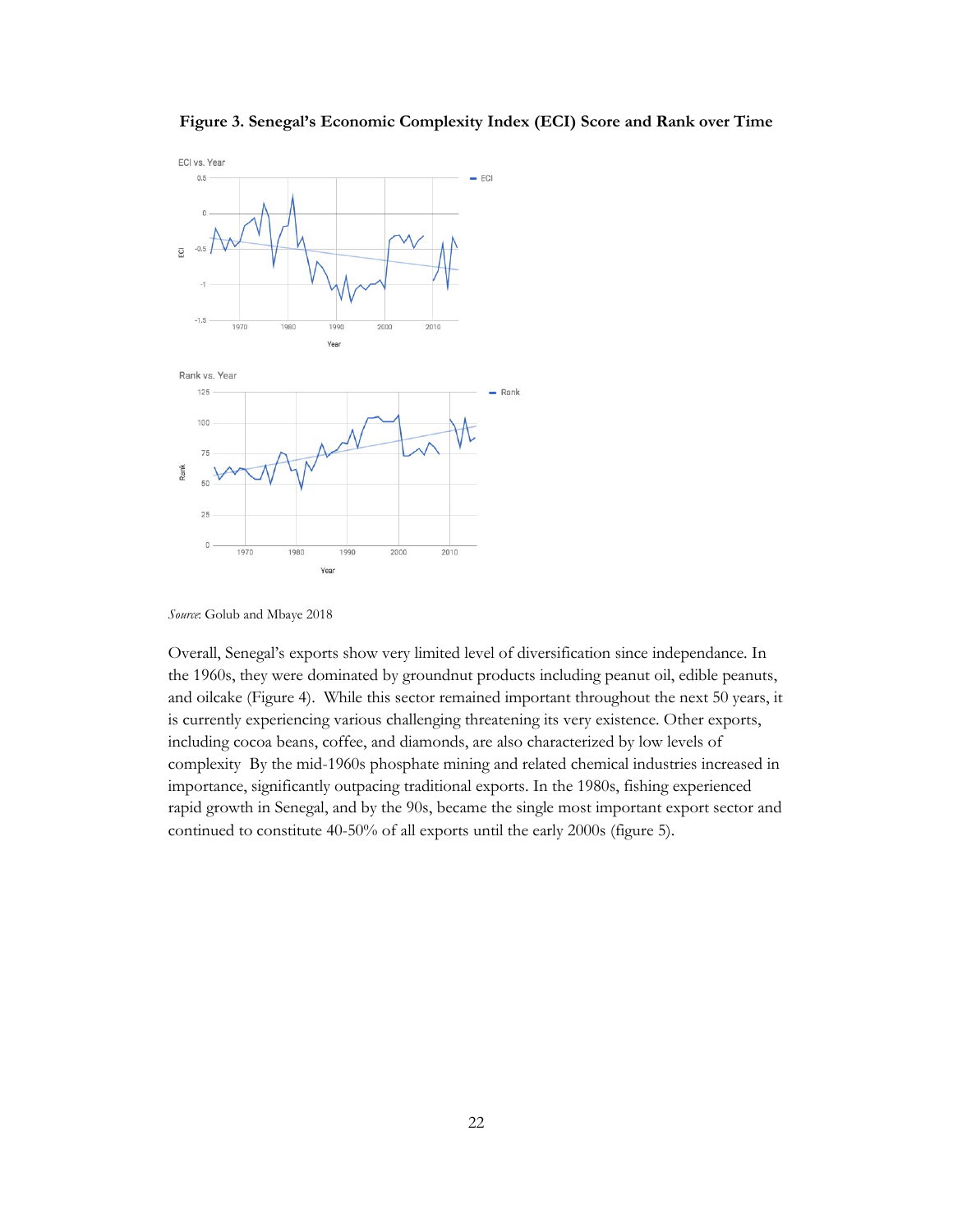

**Figure 4. Senegalese export composition in 1966**

*Source*: Golub and Mbaye 2018

**Figure 5. Senegalese export composition in 1993**

| <b>Miscellaneous</b><br><b>Fish</b> | <b>Crustaceans</b><br>and<br><b>Molluscs</b> | <b>Peanut Oil</b> |                                                           | <b>Natural</b><br><b>Calcium</b><br><b>Phosphates</b> |                                                               |                           |      |              |
|-------------------------------------|----------------------------------------------|-------------------|-----------------------------------------------------------|-------------------------------------------------------|---------------------------------------------------------------|---------------------------|------|--------------|
| 15%                                 | 15%                                          |                   | Oilcake                                                   | 14%<br>3.6%                                           |                                                               | Miscellaneous Fertilizers | 11%  |              |
| <b>Fresh</b><br><b>Fish</b>         | <b>Frozen Fish</b>                           | Fish<br>Fillets   | Raw<br><b>Cotton</b>                                      | <b>Natural Gums</b><br>7.1%<br>2221                   | <b>Miscellaneous Clay and<br/>Refractory Minerals</b><br>2.6% | 8510<br>0.82%             | 3345 | 6522<br>6521 |
| 9.4%                                | 5.2%<br><b>Frozen Fish</b><br>3.1%           | 0350              | 2.9%<br><b>Miscellaneous</b><br><b>Vegetables</b><br>2.7% |                                                       | 8999<br>Unclassified<br>Transactions                          | 0615                      |      |              |
| $+ 42$                              | 9 E<br>$\blacktriangleleft$<br><b>D</b>      |                   | 出版文集                                                      | $\tau$<br>$\bullet$                                   | $\bullet$<br><b>BO</b>                                        | $\bullet$ $\blacksquare$  | 山區   |              |

*Source*: Golub and Mbaye 2018

In the mid-2000s the fishing sector strated dwindling, as processed food, cotton, tobacco, cement, and gold started gaining momentum. And in the last decade, Senegal was able to further diversify its exports (figure 6), with gold, cement, hides, tobacco products, cotton, and various foods including nuts, legumes, vegetables, and food products. Meanwhile, Senegal continues to import a wide range of goods including machinery, electronics, fabrics and clothing, medicaments, rice, and other food products.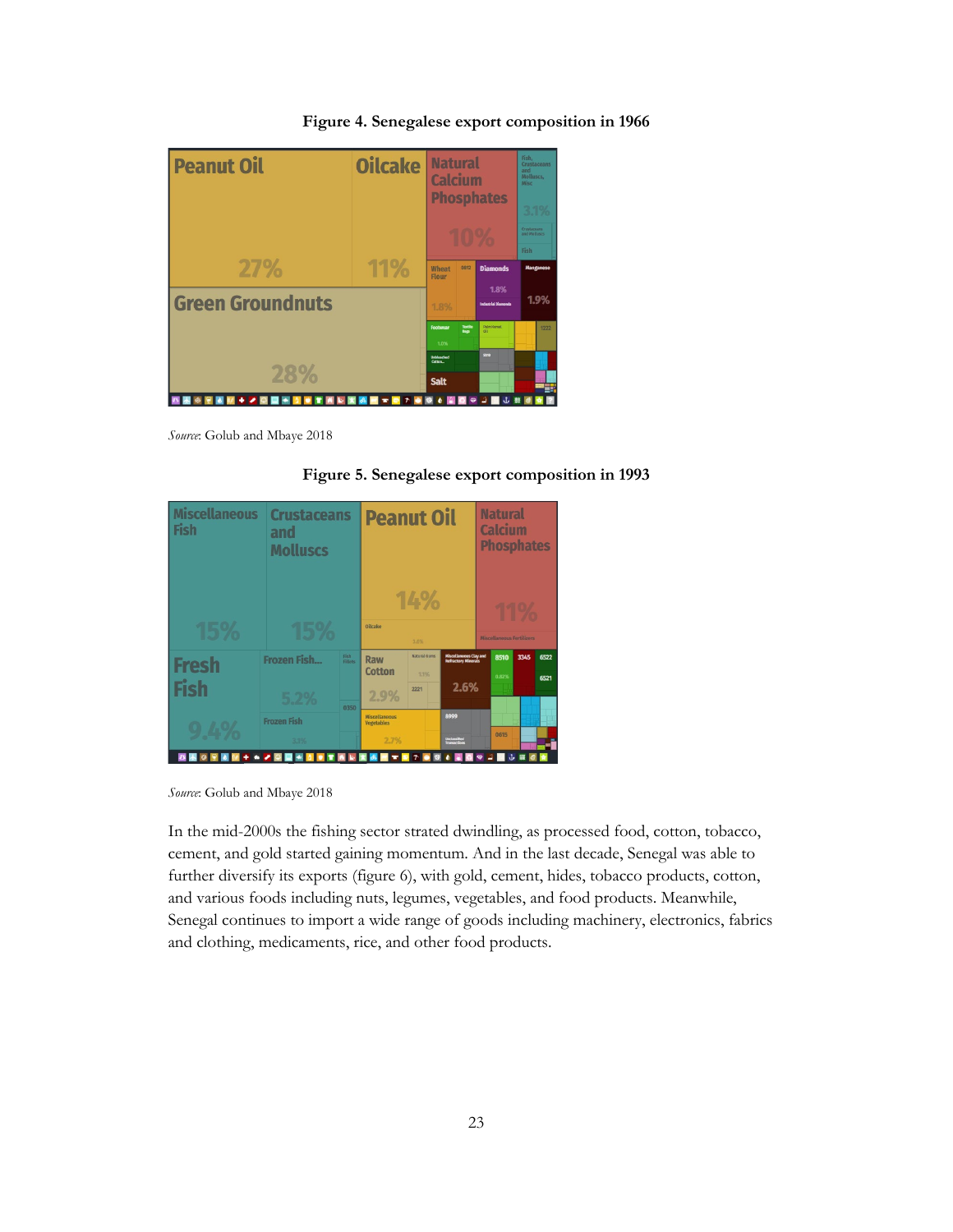| <b>Refined Petroleum</b> |                    | <b>Calcium</b><br><b>Phosphates</b>    | Gold                     |                       |                       | <b>Phosphoric</b><br><b>Acid</b>              |                                 | Mixed Mineral or<br>Chemical | <b>Beauty</b><br><b>Products</b> | Insulated<br>0.58% |                          | Planes,<br>Helicopters.<br>and/or<br>Spacecraft |      |
|--------------------------|--------------------|----------------------------------------|--------------------------|-----------------------|-----------------------|-----------------------------------------------|---------------------------------|------------------------------|----------------------------------|--------------------|--------------------------|-------------------------------------------------|------|
|                          |                    | 1.8%                                   |                          |                       |                       |                                               |                                 | 1.1%                         | 0.92%                            |                    |                          | 0.97%                                           |      |
| 8.1%                     |                    | Clays<br><b>Salt</b>                   |                          |                       |                       |                                               |                                 |                              |                                  |                    |                          |                                                 | Cars |
| <b>Cement</b>            |                    | 0.74%<br>0.58%                         |                          |                       |                       | 5.1%                                          | Antiknock                       |                              |                                  |                    |                          |                                                 |      |
| 6.2%                     |                    |                                        | 12%                      |                       | Rice<br>1.4%          | <b>Legumes</b>                                | <b>Melons</b>                   |                              | Raw<br>Cotton                    |                    | <b>Ground Nut</b><br>Oil |                                                 |      |
| <b>Non-Fillet</b>        | <b>Molluscs</b>    | <b>Non-Fillet</b><br><b>Fresh Fish</b> | <b>Soups and</b>         | Rolled                | Raw<br><b>Tobacco</b> | Corners, Brazil Nuts, and.,                   | 0.91%                           | 0.89%                        | 0.74%                            | 0.75%              | 0.70%                    | 1.4%                                            |      |
| <b>Frozen Fish</b>       |                    |                                        | <b>Broths</b>            | 1.7%                  | 1.2%                  | 1.3%<br><b>Tomatoes</b>                       | <b>Tropical Fruits</b><br>0.53% |                              |                                  |                    |                          | Tanned                                          |      |
|                          | 2.7%               | 1.8%                                   | 3.5%                     | Malt                  |                       |                                               |                                 |                              |                                  | Plastic            |                          | Sheep Hides<br>Sheep                            |      |
|                          | <b>Crustaceans</b> | <b>Fish Fillets</b>                    |                          | 1.1%                  |                       | Other Iron Bars<br><b>Scrap Iron</b><br>0.84% | Copper                          |                              |                                  |                    |                          |                                                 |      |
| 8.4%                     |                    | 1.1%                                   | <b>Processed Tobacco</b> | <b>Processed Fish</b> |                       | <b>Scrap Copper</b><br><b>Raw Iron Bars</b>   | Hot-<br><b>Rolled</b>           |                              |                                  | <b>Fake Hair</b>   |                          |                                                 |      |
| 1.4%                     |                    | <b>Concentrated Milk</b>               | 1.8%                     |                       |                       |                                               | Other<br>Small.                 |                              |                                  | 1.2%               |                          |                                                 |      |
|                          |                    |                                        |                          |                       |                       | ₩                                             |                                 |                              |                                  |                    |                          |                                                 |      |

**Figure 6. Current export composition (2014)**

*Source*: Golub and Mbaye 2018

Despite substantial opportunities to expand its export baskets, most candidate industries which can play important roles to achieve this goal, like fishing, groundnuts, horticulture and clothing, face significant constraints, impeding their upgrading. Realize their growth and export potential, significant measures will need to be taken in order to address them. These include infrastructure service level of quality and costs, government failure to provide technical assistance to firms in meeting quality norms, or to sanction illegal behavior such as overfishing; and burdensome labor market regulations. Improving infrastructure and governance would boost competitiveness of existing firms and attract new foreign and domestic investors.

## <span id="page-27-0"></span>**6. Conclusion and Policy Implications**

The performance of the Senegalese tax system has improved over the last fifteen years. The ratio of tax revenues to GDP has exceeded the critical threshold of 15% but has been below 20%, and the recorded performances are lower than those of emerging countries. The collection of domestic resources is hindered by factors mainly related to:

- the political economy of tax reforms;
- tax expenditures that reach high levels;
- the quality of governance and the limited technical capacity of the tax administration;
- failures of the information system;
- the deficit in tax compliance and the supply of services that negatively affect the willingness to pay tax;
- high dependence on official development assistance.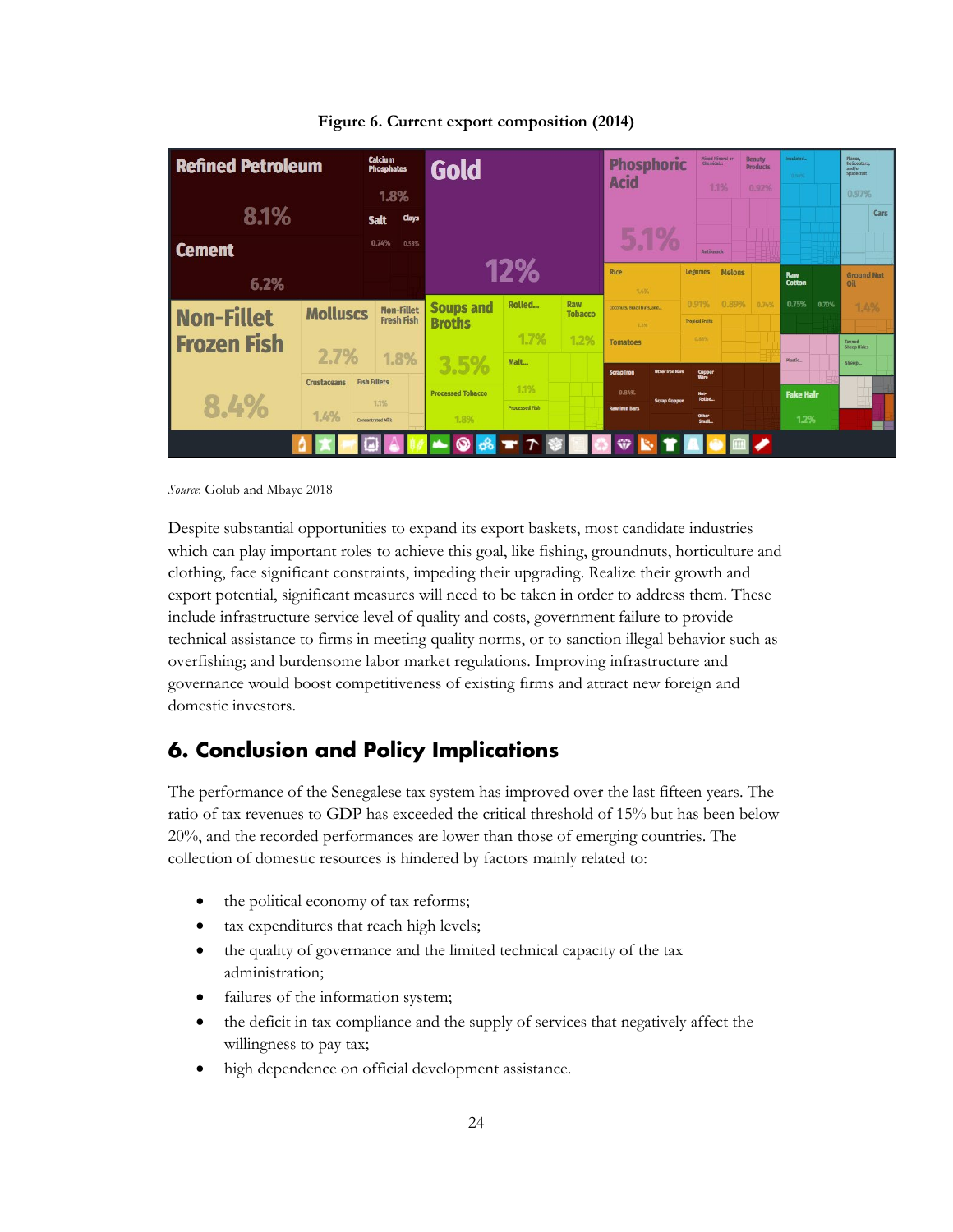The property tax is weakly collected and the tax potential is found to be underutilized. The gap of not collected tax resources was estimated at 10.8% of GDP. Government spending has grown rapidly, driven by payroll, investment, and interest on debt. The quality of the expenditure is low due to poor targeting and the questionable relevance of support programs for vulnerable groups.

Improving the state of public finances requires reforms to strengthen technical and institutional capacities and to adapt the management framework in view of Senegal's entry into the hydrocarbon era:

- setting up a public finance monitoring committee;
- adopting new budgetary rules consistent with WAEMU ones;
- increasing material and human resources of the tax administration and adoption of a new tax collection strategy: identification of different taxpayers through better cooperation between public services (water, electricity, telephone), increase in supply services to act positively on the willingness to pay tax;
- improving targeting mechanisms of support programs for vulnerable groups by using the single national register;
- implementation of a relevant capacity building program for government officials in charge of project evaluation, including in the Planning Directorate and in technical ministries,
- systematic ex-ante and ex-post evaluation of public investment projects.

With respect to taxing the informal sector, the government should establish a tax collection policy, accounting for the heterogeneous nature of the informal sector. A more forceful policy should be implemented with regard to large informal businesses, while at the same time supporting smaller ones to grow. This support should be developed with a view to strengthening worker training and business service programs, so as to improve the capacity of vulnerable participants and should not aim at formalizing or taxing them. To limit the scope of tax evasion, the government should strive to address fraudulent behaviors both within the large informal sector and the formal sector.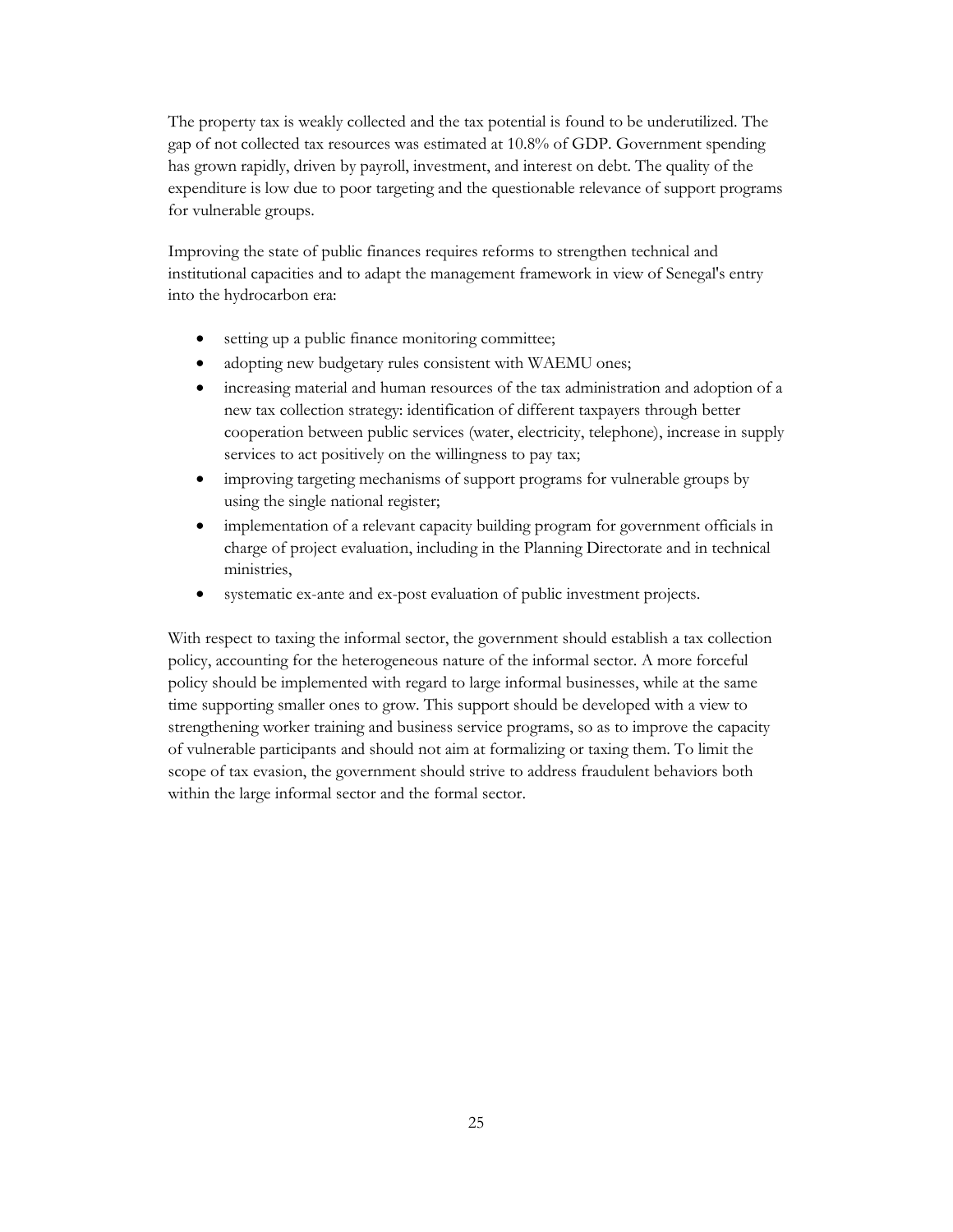### <span id="page-29-0"></span>**References**

- Aigner D., Lovell C.A.K. and Schmidt P. (1977) "Formulation and estimation of stochastic frontier production models" Journal of Econometrics 6: 21-37
- ANSD (2018) "Situation économique et sociale en 2015" Ministère de l'Économie, des Finances et du Plan janvier
- World Bank (2017) "Revue des dépenses de protection sociale 2010-2015" Banque Mondiale
- World Bank (2012) "Développer les outils des institutions de l'État pour une gestion plus efficiente de la dépense publique du Sénégal" Banque Mondiale
- Brun J.F., Chambas G, et Combes J.J. (2006) "Recettes publiques des pays en développement. Méthode d'évaluation" STATECO numéro 100. pp 163-172
- Coulibaly B.S., Gandhi D. (2018) "Mobilization of tax revenues in Africa: State of play and policy options" Brookings Policy Brief October
- Dabla-Nooris E., Brumby J., Kyobe A., Mills Z., Papageorgiou C. (2012) "Investing in public investment: an index of public investment efficiency" Journal of Economic Growth Vol. 17 No. 3 september pp 235-266
- Direction de la Prévision et des Études Économiques (2019) "Évaluation du potentiel fiscal du Sénégal" Ministère de l'Économie et des Finances – DGPPE avril
- Fonds Monétaire International (2019). « Sénégal. Evaluation de la Gestion des Investissements Publics – PIMA » Rapport Technique.
- Fonds Monétaire International (2018) "Éléments d'une stratégie de mobilisation des recettes intérieures à moyen terme et évaluation de l'efficacité opérationnelle de la DGID" Fonds Monétaire International décembre
- Fonds Monétaire International (2017) "Rapport Sénégal" Fonds Monétaire International février
- Gaspar V., Jaramillo L., Keen M. "Tax Capacity and Growth: Is There a Tipping Point?" IMF Working Paper 16/234, International Monetary Fund Washington, DC
- Gupta, S. 2018. "Time to Pay More Attention to Tax Expenditure?" CGD Blog. <https://www.cgdev.org/blog/time-pay-more-attention-tax-expenditures>
- Gupta S., Tareq S. (2008) "Mobilizing Revenue" Finance and Development September vol. 45 N° 3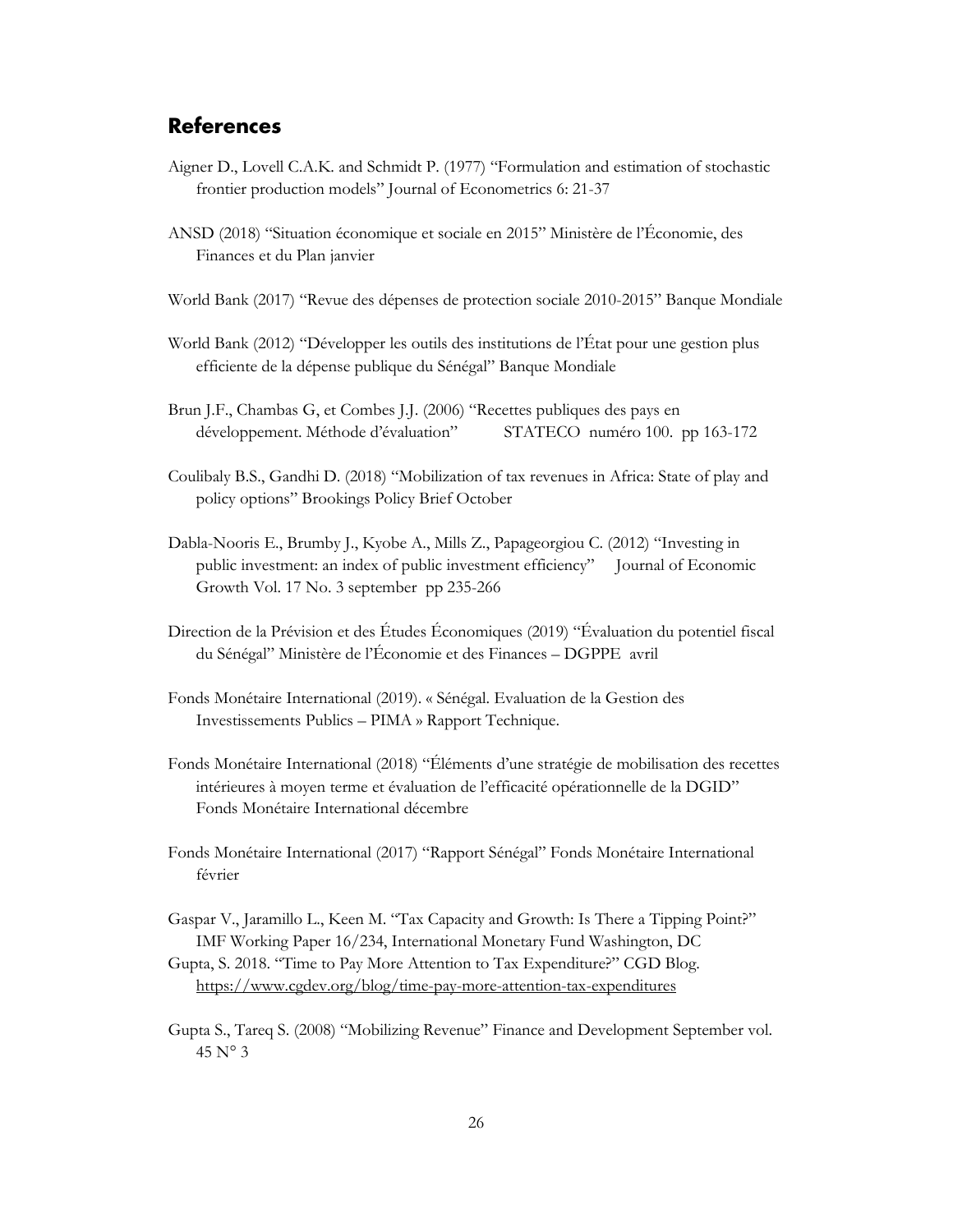Gupta A.S. (2007) "Determinants of Tax Effort in Developing Countries" International Monetary Fund WP/07/184

IPAR (2015) "Subventions des intrants agricoles au Sénégal: controverses et réalités" IPAR International Monetary Fund. 2016. « West African Economic and Monetary Union. Selected Issues". IMF Country Report No. 16/98

- Issoufou S., Diop M.B., Acharuz R.A. (2018) "Making Public Investment more Effective: Lessons from Senegal" in Mansoor A., Issoufou S., Sembene D. "Race to the Next Income Frontier" International Monetary Fund Washington, DC
- Jalles J.T. and Mulas-Granado (2018) "On the quest for higher growth: the role of public expenditure in Senegal" in Mansoor A., Issoufou S., Sembene D. "Race to the Next Income Frontier" International Monetary Fund Washington, DC
- Langford B. and Ohlenburg T. (2016) "Tax Revenue Potential and Effort: An Empirical Investigation" International Growth Centre January
- Lotz J.R., and Morss E.R. (1967) "Measuring tax effort in developing countries" International Monetary Fund Staff Papers 14(3): 478-497
- Ministère de l'Économie et des Finances (2016) "Rapport sur l'évaluation des dépenses fiscales 2014" Ministère de l'Économie et des Finances décembre
- Ministère de l'Économie et des Finances MEF (2014) "Rapport sur l'évaluation des dépenses fiscales des années 2010, 2011 et 2012" Ministère de l'Économie et des Finances juillet
- Muller, A. 2018. "Digital Economy in Senegal: Envisioning the Future". [https://blogs.worldbank.org/digital-development/digital-economy-senegal-envisioning](https://blogs.worldbank.org/digital-development/digital-economy-senegal-envisioning-future)[future](https://blogs.worldbank.org/digital-development/digital-economy-senegal-envisioning-future)
- Niang B.B. (2018) "The Sustainability of Senegal's Public Debt" in Mansoor A., Issoufou S., Sembene D. "Race to the Next Income Frontier" International Monetary Fund Washington, DC
- Niang B.B. (2016a) "Évaluation de l'efficience technique des hôpitaux : application au Sénégal" Annales Université de Lomé Eco. et Gest. Vol. X: 1-é&

Niang B.B. (2016b) "Le contenu en formation brute de capital fixe des dépenses d'investissement de l'État" Ministère de l'Économie, des Finances et du Plan octobre

ONG 3D. 2019. « Recherche prospective sur le financement interne du développement ». L'Harmattan Sénégal.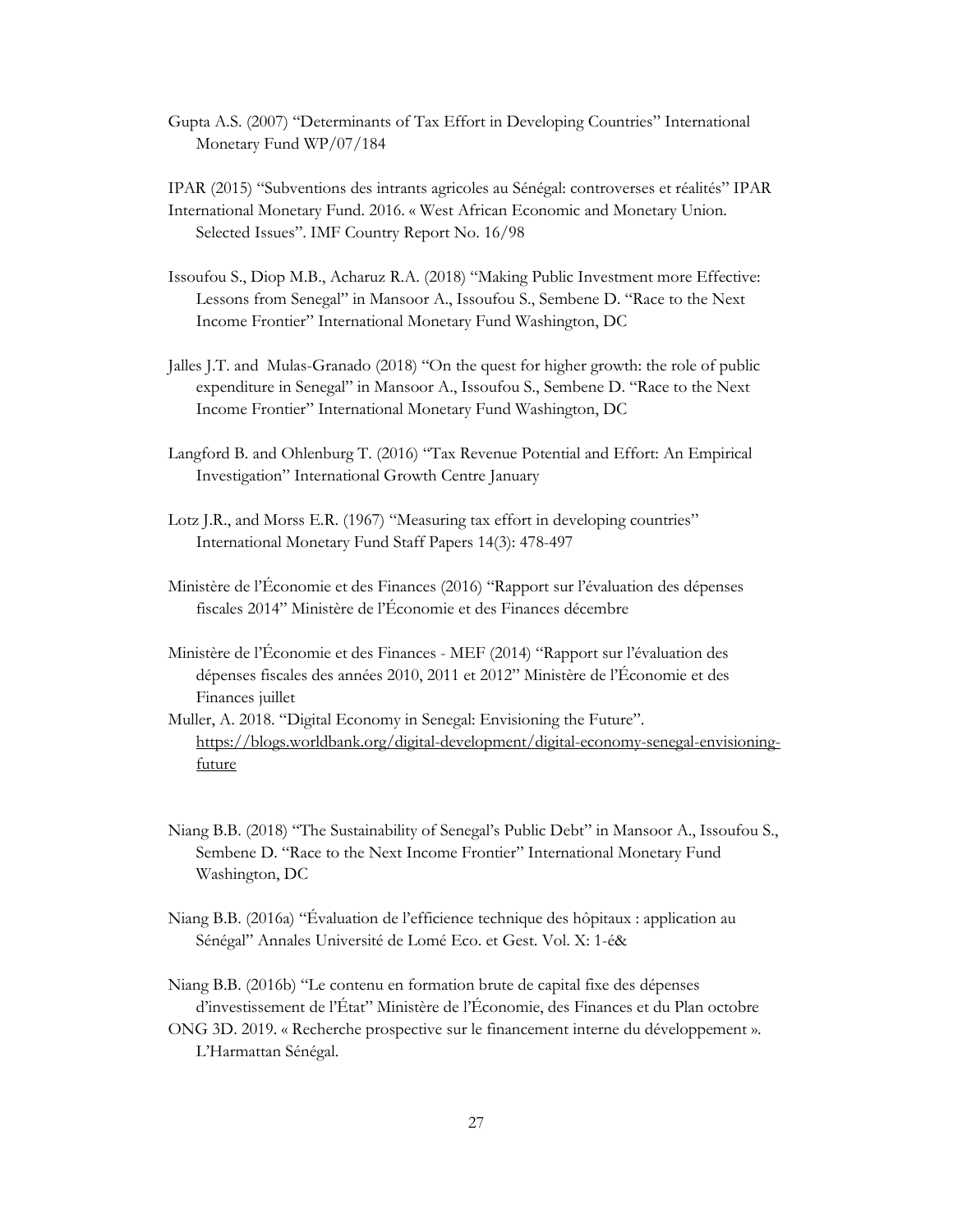- Petit P., Jalles J.T. (2018) "Reforms to mobilize Revenue in Senegal: Lessons from Six Emerging Markets" in Mansoor A., Issoufou S., Sembene D. "Race to the Next Income Frontier" International Monetary Fund Washington, DC
- Patrick, P. and L. Godbout. 2013. « La réforme fiscale sénégalaise : un succès menacé ». The IMF.
- Petit P., Jalles, Shabunina A., Geourjon A. (2012) "Sénégal : réforme de la TVA et diminution des dépenses fiscales" Fonds Monétaire International février
- Taiclet B., Vu H., Dagues J.F., Gores L., Kurkdjian T. (2019) "Évaluation de la gestion des investissements publics (PIMA) " Fonds Monétaire International avril
- Tanzi V. et Zee H. (2001) "Une politique fiscale pour les pays en développement" Fonds Monétaire International Washington, D.C. mars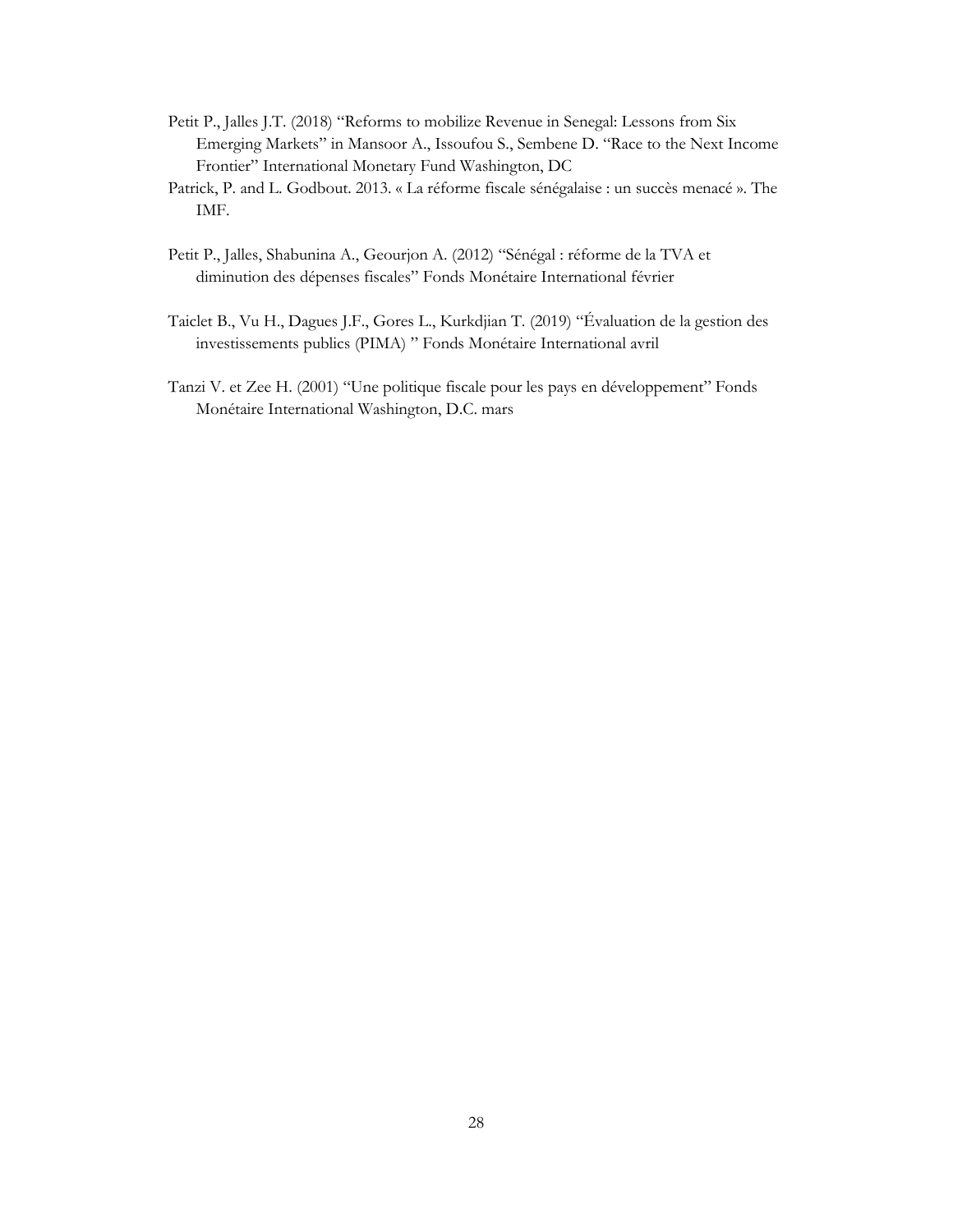## <span id="page-32-0"></span>**Appendix I. Estimation Results of the Tax Potential**

This study makes use of the stochastic frontier method. The log-linear specification of the stochastic frontier function is as follows:

$$
\log(Y_{it}) = \beta_o + \sum \beta_i \log(X_{it}) + v_{it} - u_{it} \quad (1)
$$

with:

 $Y_i$ : tax revenues as a percentage of GDP

 $X_i$ : vector of explanatory variables of the revenue lines

 $v_{it}$ : the random error term

 $u_{it}$ : inefficiency term

Considered types of taxes involve:

- corporate tax;
- personal income tax;
- domestic VAT;
- import duties and VAT on imports.

For the corporate income tax line, we consider non-agricultural GDP, as tax base. Personal income tax is explained by disposable income. Final consumption of households is considered as the base for the domestic VAT. Import duties and import VAT are estimated from imports of goods and services. In addition, we also include variables related to the overall economic environment, and which are likely to influence the tax potential and the tax effort. Those are related to : the share of agriculture in GDP, the level of corruption, the size of informal GDP, and the share of manufacturing in GDP.

#### **Stochastic Efficiency Frontier Estimation Results**

| Dependent variable: Tax revenue collection (1997-2017) |              |           |  |  |  |
|--------------------------------------------------------|--------------|-----------|--|--|--|
| Explanatory variables                                  | Coefficients | $P-value$ |  |  |  |
| Tax base                                               | $0.338***$   | 0.000     |  |  |  |
| Informal GDP                                           | $-0.032*$    | 0.087     |  |  |  |
| Agricultural GDP                                       | $-0.238*$    | 0.086     |  |  |  |
| Manufacturing industry                                 | $0.254***$   | 0.005     |  |  |  |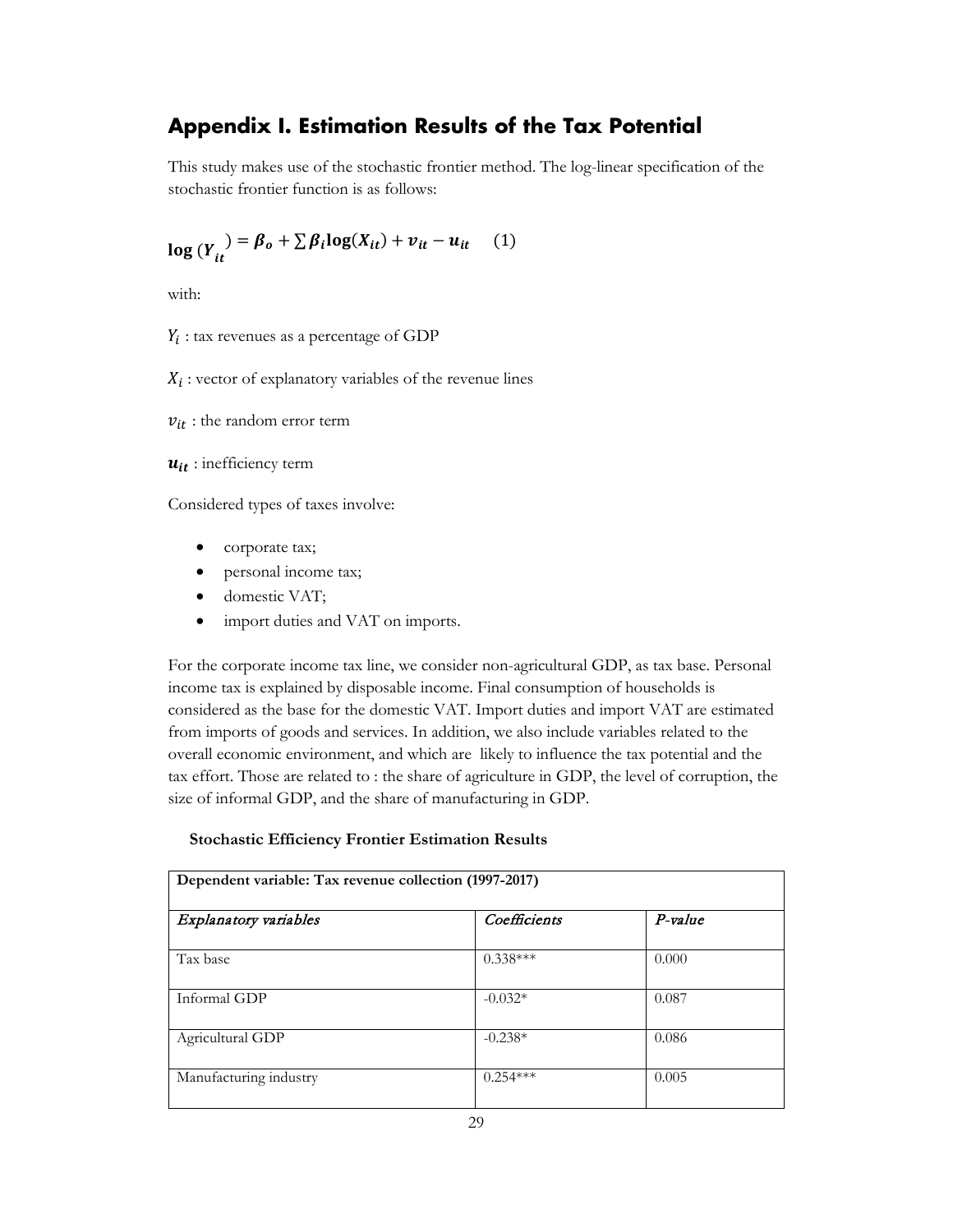| Index of Corruption   |       | 0.286 |
|-----------------------|-------|-------|
| Likelihood ratio test | 23.16 |       |

*Note:* \*\*\*, \*\*, \*: Significant at 1%, 5% and 10%, respectively. The overall significance of the model is tested by the likelihood ratio test.

The value of the likelihood ratio test (23.16) indicates that the estimated equation is overall significant. The coefficient of the tax base is positive (0.338) and statistically significant at the 1% level of significance. The tax lines considered in the model (domestic VAT, income tax, corporation tax, import duties and import VAT) have a positive impact on the level of tax revenue collection. Moreover, the level of tax collection is positively influenced by the chosen tax base. This result is consistent with the assumptions of the tax potential.

The coefficient of the share of the informal sector in GDP as well as that of the share of agricultural GDP are negative as expected, at the significance level of 10%. This result means that these two sectors, both characterized by the inexistence of sincere accounting and the difficulty of tax collection are pulling down tax performance.

The coefficient associated with the manufacturing sector is positive (0.254) and statistically significant at the 1% level. In other words, the development of this sector has a positive effect on the performance of the tax system. However, the coefficient associated with the level of corruption, despite having the expected sign (negative), is not statistically significant. This could be explained by the quality of the indicator used as proxy of the level of corruption (corruption index published by the World Bank).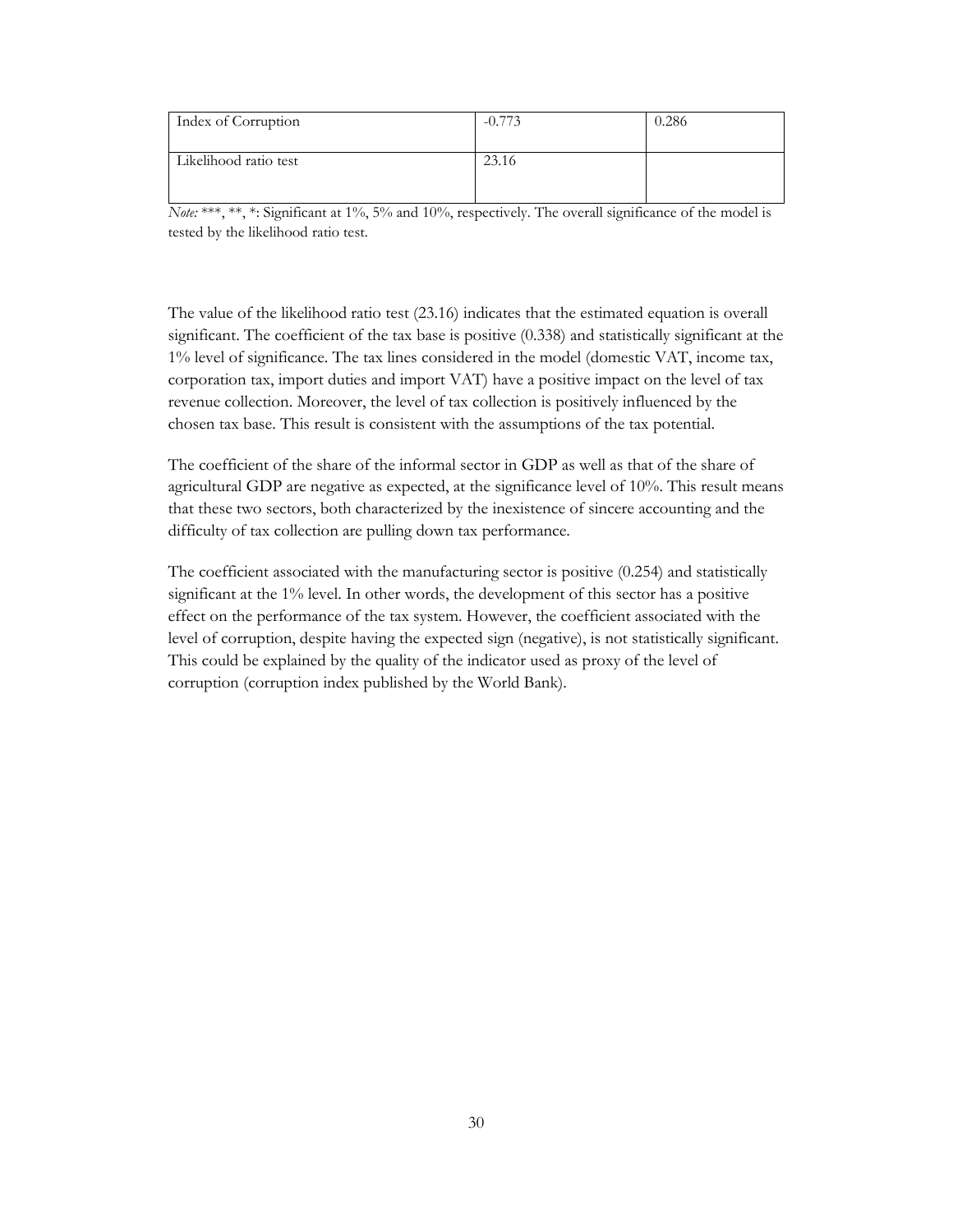## **A. Estimation of the panel data model**

| True fixed-effects model (truncated-normal) |                                      |                   |                  |                    | Number of $obs =$                                             | 84           |
|---------------------------------------------|--------------------------------------|-------------------|------------------|--------------------|---------------------------------------------------------------|--------------|
| Group variable: id                          |                                      |                   |                  | Number of groups = | - 4                                                           |              |
| Time variable: annee                        |                                      |                   |                  |                    | Obs per group: $min =$                                        | 21           |
|                                             |                                      |                   |                  |                    |                                                               | $avg = 21.0$ |
|                                             |                                      |                   |                  |                    | $max =$                                                       | 21           |
|                                             |                                      |                   |                  |                    |                                                               |              |
|                                             |                                      |                   |                  |                    | $Prob > chi2 =$                                               | 0.0000       |
| Log pseudolikelihood = $-59.9442$           |                                      |                   |                  |                    | Wald $chi2(4) = 12021.80$                                     |              |
|                                             |                                      |                   |                  |                    |                                                               |              |
|                                             |                                      |                   |                  |                    | (Std. Err. adjusted for 4 clusters in id)                     |              |
|                                             |                                      | Robust            |                  |                    |                                                               |              |
| recette                                     |                                      | Coef. Std. Err. z |                  |                    | $P >  z $ [95% Conf. Interval]                                |              |
| Frontier                                    |                                      |                   |                  |                    |                                                               |              |
| assiette f                                  | .3389011 .0150244                    |                   |                  |                    | 22.56 0.000 .3094538 .3683484                                 |              |
| pib infor                                   | $-0.0323998$ $0.0304063$             |                   | $-1.07$          | 0087               | $-.0771955$                                                   | .091995      |
| pib agri                                    | $-.2383009$ $.1386649$ $-1.72$ 0.086 |                   |                  |                    | $-.5100791$                                                   | .0334774     |
| indus manu                                  | .2544314 .0898218 2.83               |                   |                  |                    | 0.005 .078384                                                 | .4304788     |
| ip_corrup                                   | $-.7731228-.4502962$                 |                   | 1.72             | 0.286              | $-1.655687$                                                   | .1094416     |
| Mu                                          |                                      |                   |                  |                    |                                                               |              |
| recette                                     |                                      |                   |                  |                    | $-1.030005$ $.0821096$ $-12.54$ 0.000 $-1.190937$ $-.8690734$ |              |
| assiette f                                  | .3616643                             | <b>Contractor</b> | <b>Contract</b>  | <b>Contractor</b>  |                                                               |              |
| iq regle                                    | $-1.760007$                          |                   | $1.059196 -1.66$ |                    | $0.097 -3.835994$                                             | .31598       |
| indus manu                                  | .3364166                             |                   |                  |                    |                                                               |              |
| Usigma                                      |                                      |                   |                  |                    |                                                               |              |
| $_{\text{cons}}$                            | $-3.61106$                           |                   |                  |                    |                                                               |              |
| Vsigma                                      |                                      |                   |                  |                    |                                                               |              |
| cons                                        | $-3.425515$                          |                   |                  |                    |                                                               |              |
| sigma u                                     | .1643873                             | $\sim$            | $\sim$           | $\mathbf{r}$       | $\sim$                                                        |              |
| sigma v                                     | .1803678                             | $\sim$            | $\sim$           | $\sim$             | $\sim$                                                        | $\sim$       |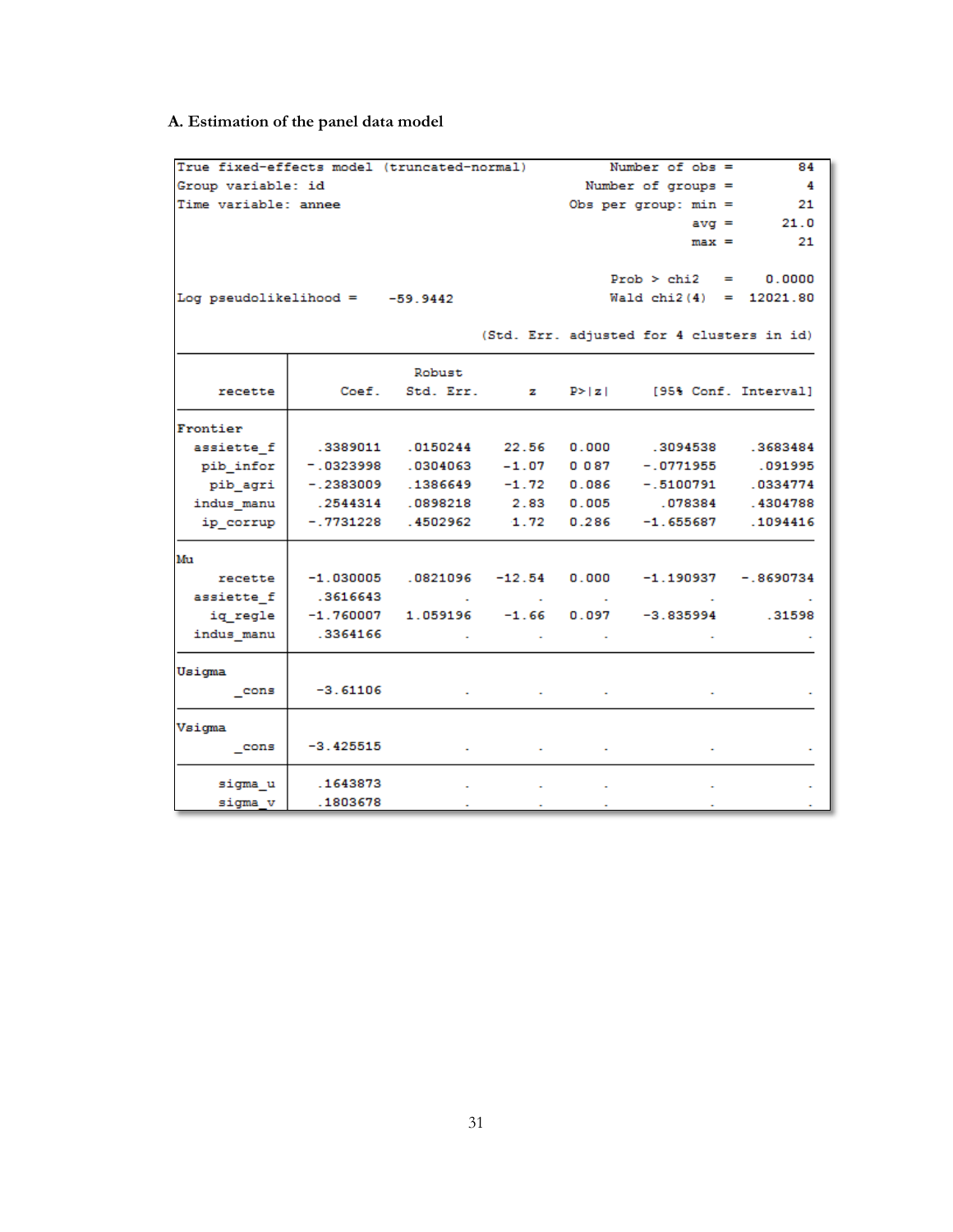| B. Margins of improvement of tax revenues by year (% GDP) |  |  |  |
|-----------------------------------------------------------|--|--|--|
|                                                           |  |  |  |

| Years | Corporate<br>tax | Income tax | Internal<br><b>VAT</b> | <b>Import duties</b><br>and import<br><b>VAT</b> | Total tax<br>base |
|-------|------------------|------------|------------------------|--------------------------------------------------|-------------------|
| 1997  | 2.536            | 3.136      | 3.245                  | 2.152                                            | 11.069            |
| 1998  | 2.588            | 3.188      | 3.297                  | 2.193                                            | 11.267            |
| 1999  | 2.485            | 3.085      | 3.164                  | 2.101                                            | 10.835            |
| 2000  | 2.558            | 3.158      | 3.237                  | 2.185                                            | 11.137            |
| 2001  | 2.603            | 3.203      | 3.302                  | 2.215                                            | 11.322            |
| 2002  | 2.544            | 3.144      | 3.245                  | 2.129                                            | 11.062            |
| 2003  | 2.515            | 3.115      | 3.193                  | 2.108                                            | 10.931            |
| 2004  | 2.435            | 3.035      | 3.109                  | 2.028                                            | 10.606            |
| 2005  | 2.488            | 3.088      | 3.174                  | 2.096                                            | 10.846            |
| 2006  | 2.296            | 2.896      | 2.986                  | 1.907                                            | 10.085            |
| 2007  | 2.255            | 2.855      | 2.931                  | 1.897                                            | 9.938             |
| 2008  | 2.454            | 3.054      | 3.200                  | 2.106                                            | 10.813            |
| 2009  | 2.531            | 3.131      | 3.290                  | 2.029                                            | 10.981            |
| 2010  | 2.494            | 3.094      | 3.227                  | 1.966                                            | 10.781            |
| 2011  | 2.464            | 3.064      | 3.139                  | 1.958                                            | 10.624            |
| 2012  | 2.641            | 3.241      | 3.319                  | 2.155                                            | 11.356            |
| 2013  | 2.530            | 3.130      | 3.230                  | 2.074                                            | 10.964            |
| 2014  | 2.554            | 3.154      | 3.269                  | 2.064                                            | 11.041            |
| 2015  | 2.552            | 3.152      | 2.951                  | 2.169                                            | 10.825            |
| 2016  | 2.546            | 3.146      | 2.930                  | 2.116                                            | 10.739            |
| 2017  | 2.485            | 3.085      | 2.901                  | 2.049                                            | 10.519            |